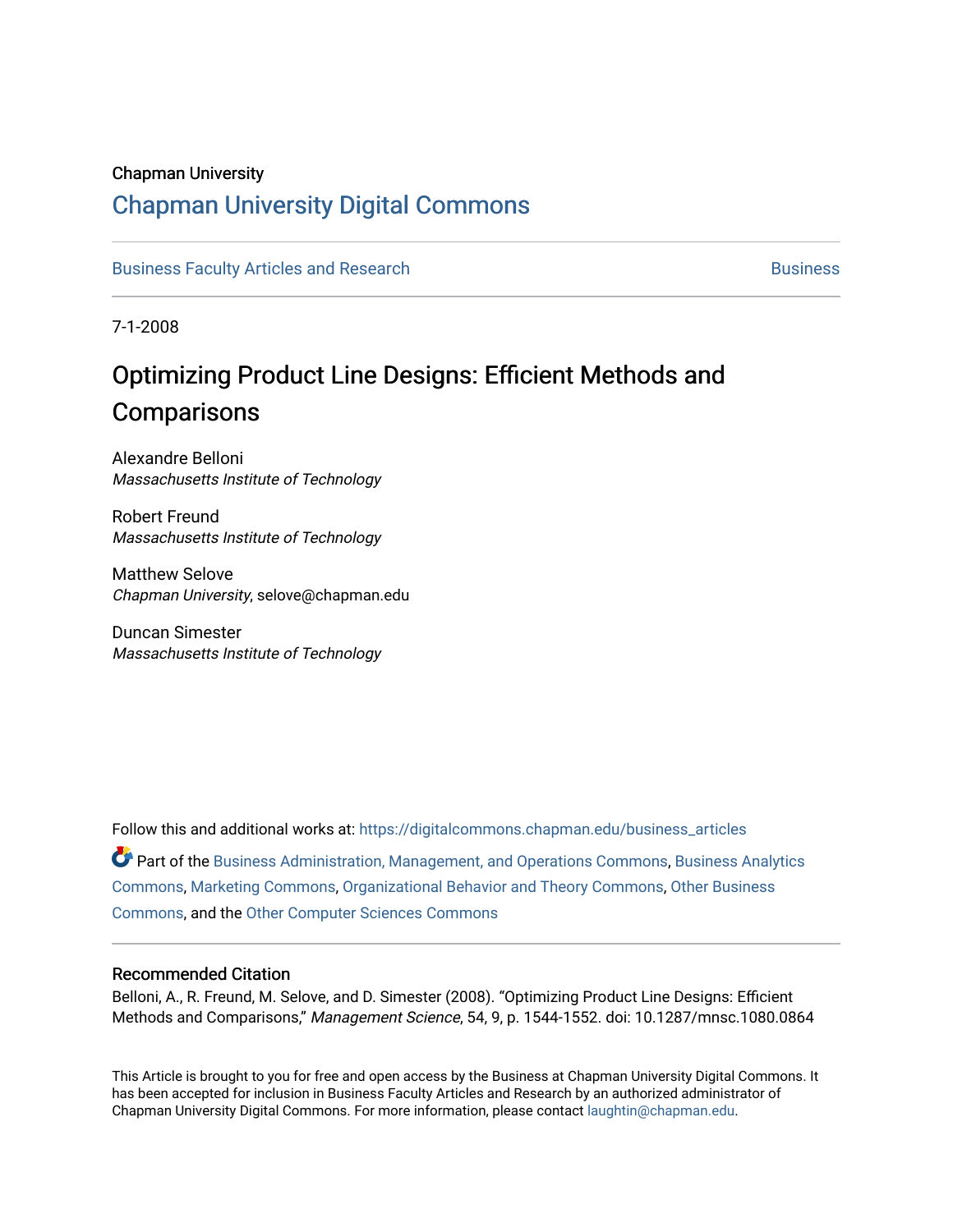### Optimizing Product Line Designs: Efficient Methods and Comparisons

#### **Comments**

This is a pre-copy-editing, author-produced PDF of an article accepted for publication in Management Science, volume 54, issue 9, in 2008 following peer review. The definitive publisher-authenticated version is available online at [DOI:10.1287/mnsc.1080.0864](https://doi.org/10.1287/mnsc.1080.0864)

Copyright INFORMS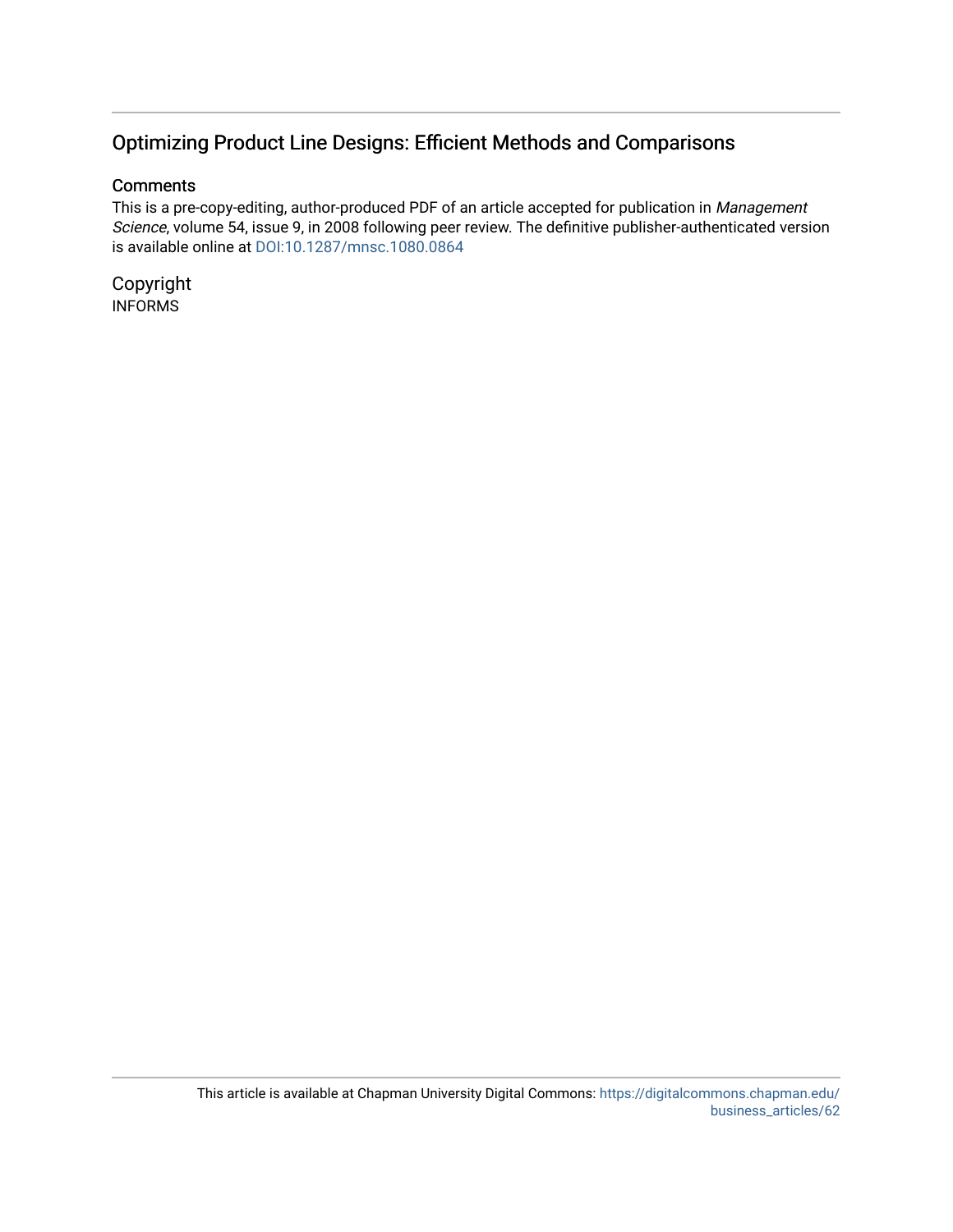### **Optimizing Product Line Designs: Efficient Methods and Comparisons\***

First Version: February 2005 Revised: December 2007

> Alexandre Belloni belloni@mit.edu

Robert Freund rfreund@mit.edu

Matthew Selove mselove@mit.edu

Duncan Simester simester@mit.edu

MIT Sloan School of Management Cambridge MA 02142

\* We thank Karen Freeman for research assistance on this project and Ely Dahan, John Hauser, and Olivier Toubia for the data used in the study. We thank Andreas Schulz for his insightful comments and for suggesting connections to the stable set problem in discrete optimization. This research has been partially supported through the Singapore-MIT Alliance.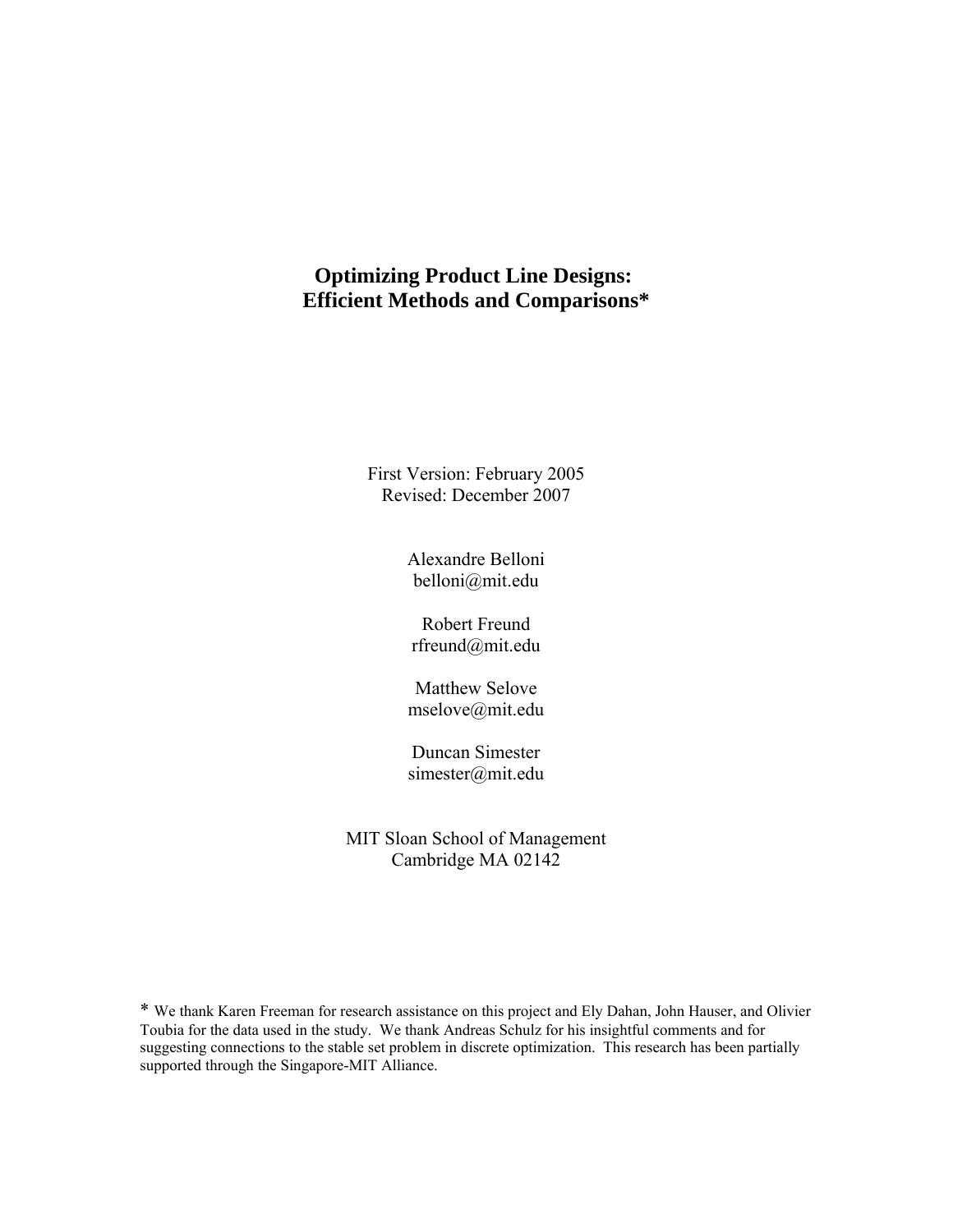### **Optimizing Product Line Designs: Efficient Methods and Comparisons**

We take advantage of recent advances in optimization methods and computer hardware to identify globally optimal solutions of product line design problems that are too large for complete enumeration. We then use this guarantee of global optimality to benchmark the performance of more practical heuristic methods. We use two sources of data: (1) a conjoint study previously conducted for a real product line design problem; and (2) simulated problems of various sizes. For both data sources, several of the heuristic methods consistently find optimal or near-optimal solutions, including Simulated Annealing, Divideand-Conquer, Product-Swapping, and Genetic Algorithms.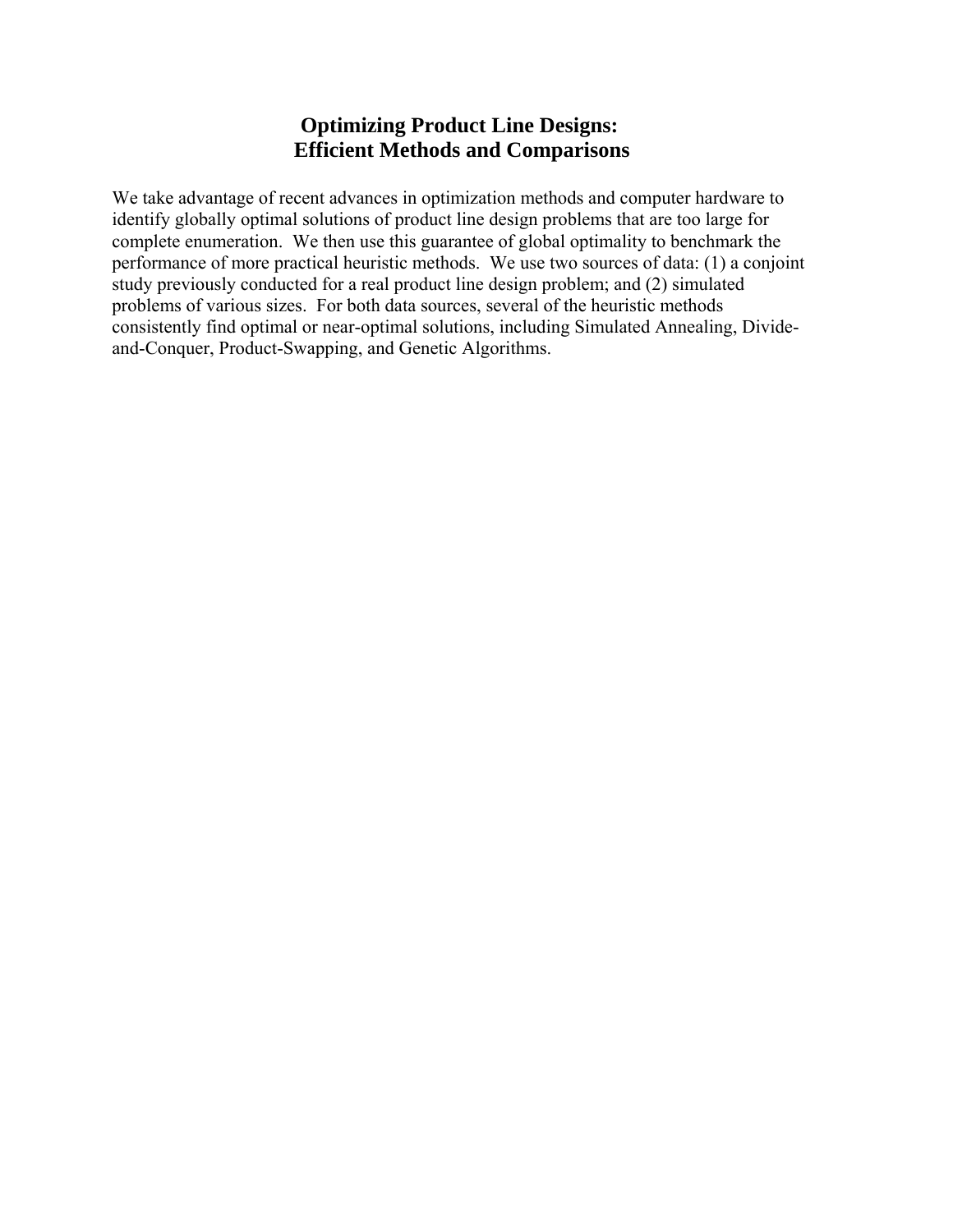#### **1. Introduction**

Firms designing a new product line can use conjoint analysis to estimate the utility that customers associate with each level of the product's attributes. These part-worth estimates make it possible to predict the market share and profitability of any particular product line design. Firms then face the problem of finding the design that maximizes predicted earnings or market share (for example). Because this optimization problem is NP-hard (Kohli and Krishnamurti 1989), previous research has developed heuristic methods that attempt to find optimal or near-optimal solutions in a reasonable amount of time. This research has typically evaluated these methods in one of two ways: (1) comparing the *relative* performance of different methods (without knowing how close they come to the global optimum); or (2) evaluating *absolute* performance compared to the global optimum. The second approach requires that the global optimum is known, and so this approach has been limited to problems for which it is computationally practical to enumerate every feasible solution.

In this paper, we take advantage of recent advances in optimization methods and computer hardware to find guaranteed optimal solutions to problems that are far too large for complete enumeration. The largest problem we study has approximately 5 x  $10^{15}$ feasible solutions. With the computer used in this study we can evaluate about 30,000 product lines per second, and so it would take over 5,000 years to solve the problem through complete enumeration. In contrast, using discrete optimization methods that combine Lagrangian relaxation with branch-and-bound (hereafter referred to simply as "Lagrangian relaxation") we find a guaranteed optimal solution to this problem after "only" one week of computation time.

The Lagrangian relaxation method itself is not a practical algorithm – most managers would consider it too complicated and too computationally intensive for practical use. However, this method enables us to compute guaranteed optimal solutions, which are then used to benchmark the solutions generated by other methods. Although none of the methods that we test (except for Lagrangian relaxation) guarantee global optimality,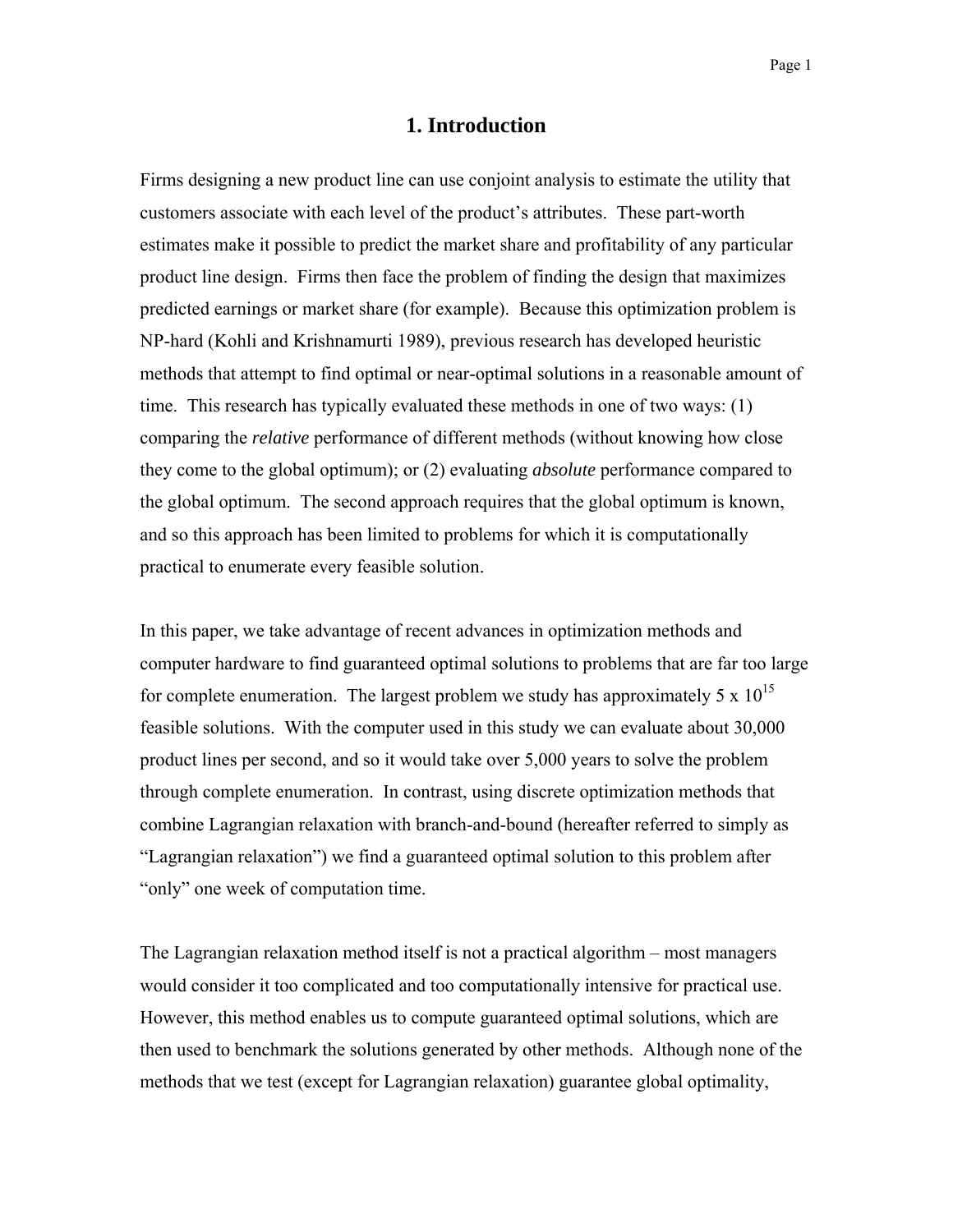several of them consistently reach optimal solutions nonetheless. Even when we introduce simulated measurement error based on the standard errors of our part-worth estimates, the most successful methods still generate solutions within 5% of the true optimal earnings. Thus, for the problems we study, relatively simple methods are capable of computing near-optimal solutions with little computational burden.

This is not the first paper to use Lagrangian relaxation to solve product design problems. In a recent paper, Camm, Cochran, Curry and Kannan (2006) develop a computationally efficient method that uses Lagrangian relaxation with branch-and-bound to solve the *market share* maximization problem for the design of a single product. In contrast, we focus on the *profit* maximization problem for the design of *k* products, where  $k = 3, 4$ , or 5. As we will discuss in Section 2.4, because the problems are different, the Lagrangian relaxation approach in the Camm et al. paper is substantially different from the one in this paper.

### **2. Description of Methods**

We compare nine product line optimization methods, which can be grouped into three broad categories:

- 1. Methods that operate in attribute space.
- 2. Methods that operate in product space.

 $\overline{a}$ 

3. Methods that evaluate partially-formed products.

In this section we provide a brief description of these methods and the Lagrangian relaxation method that we use to provide an optimality guarantee.<sup>[1](#page-5-0)</sup>

<span id="page-5-0"></span> $<sup>1</sup>$  This section does not provide an exhaustive list of product design methods. In addition to the methods we</sup> test, Dobson and Kalish (1988) develop a heuristic to design a near-optimal product line assuming that prices are continuous, McBride and Zufryden (1988) develop a linear programming method for finding a globally optimal solution to the product line design problems (but they find that their method is computationally prohibitive for profit maximization problems of the size we investigate), and Balakrishnan, Gupta, and Jacob (2004) develop hybrid methods that combine aspects of the genetic algorithm and beam search methods.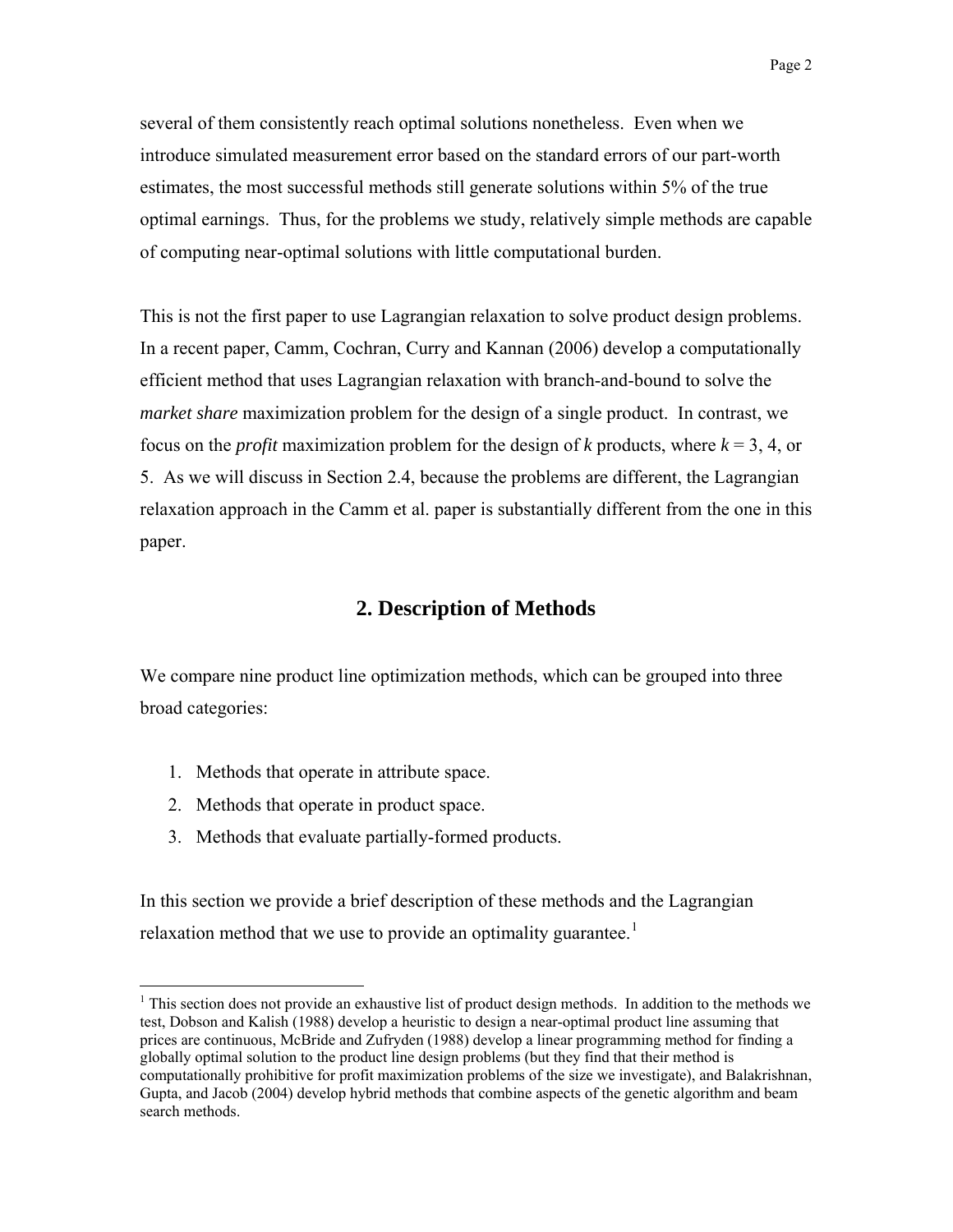#### **2.1. Methods That Operate In Attribute Space**

Methods in this category begin by choosing a random solution (or set of solutions) and measuring the earnings level associated with this initial solution. The methods seek to improve the current solution by changing one or more product attributes, and then testing the impact that this change has on earnings.

#### **Coordinate Ascent**

The coordinate ascent method was first applied to the product optimization problem by Green, Krieger, and Zelnio (1989). This method begins by choosing a random product line and evaluating the profitability of this solution. The method then cycles through each product feature in a randomly chosen order, testing every possible level of each feature, and accepting feature changes that improve earnings while rejecting those that do not. These iterations continue until they no longer yield an improvement in earnings. The simple "one opt" version of this algorithm only tests a single feature change at a time. We also implement "two-opt" and "three-opt" versions of the algorithm, which simultaneously test two and three feature changes at a time. The coordinate ascent method is guaranteed to find a locally optimal solution, where the "neighborhood" of locality is defined to include all solutions that differ from the current solution by a single feature (or by two features if using two-opt; or by three features if using three-opt). However, the method is not guaranteed to find a global optimum because other solutions that differ by even more features may lead to higher earnings.

#### **Genetic Algorithm**

The biological process of natural selection provided the original inspiration for genetic algorithms. Genetic algorithms have been applied to a wide variety of problems in the operations research literature and were first applied to the optimal product design problem by Balakrishnan and Jacob (1996). Alexouda and Paparizzos (2001), Steiner and Hruschka (2003), and Balakrishnan, Gupta, and Jacob (2004) have also used genetic algorithms on product line design problems. Genetic algorithms start with a population of random solutions. The "fittest" members of this initial population survive and move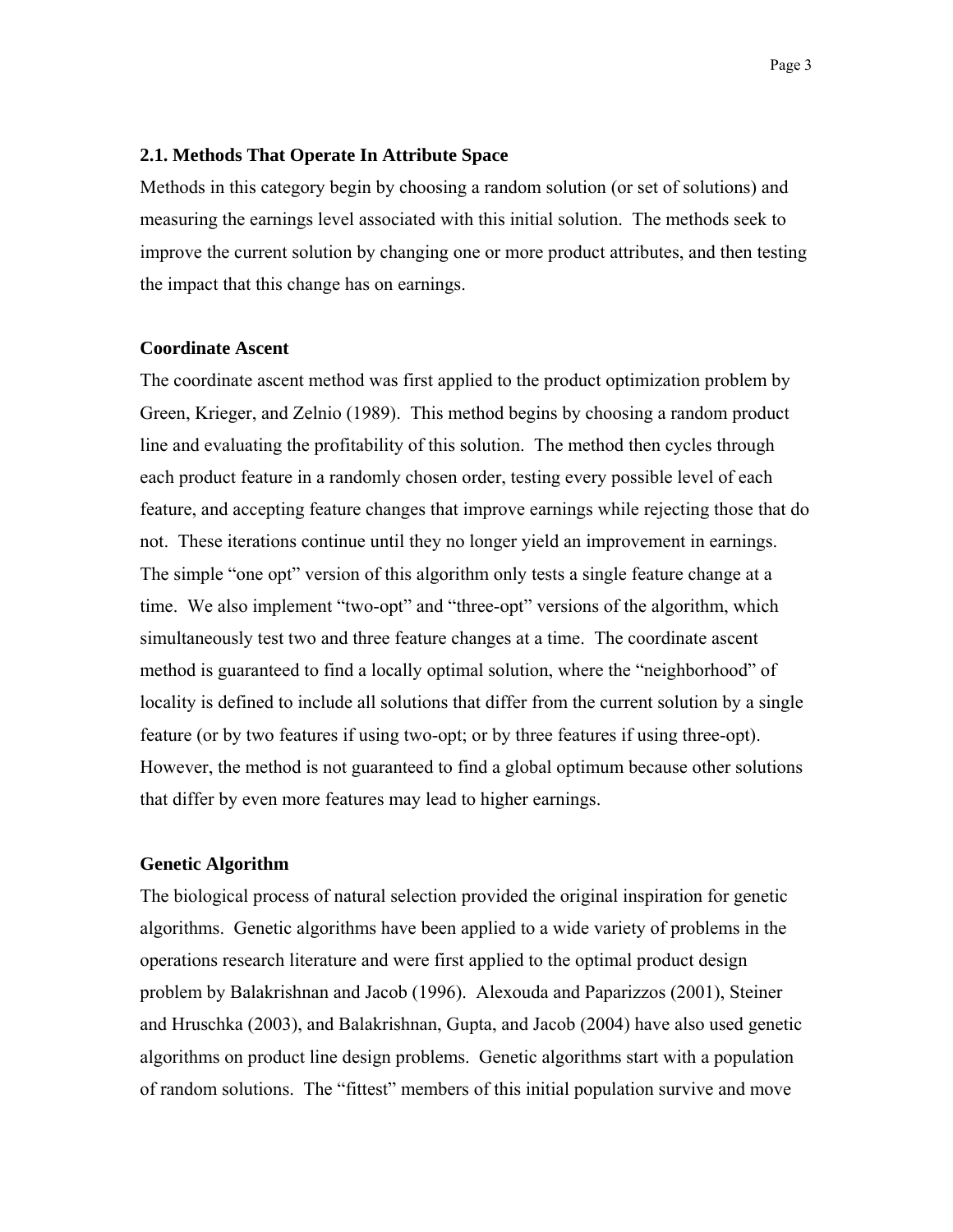Page 4

on to produce the next generation of solutions. New solutions enter the population through a process of reproduction (in which pairs of product lines "mate" to produce offspring that inherit attributes from each parent) and mutation (in which product lines undergo random changes to individual product features). This process continues until a given stopping condition is reached. Additional implementation details are provided in the Appendix. Balakrishnan and Jacob (1996) suggest that genetic algorithms might be expected to perform well because they search for solutions from a number of different points in the solution space, increasing the odds of finding good solutions.

#### **Simulated Annealing**

Simulated annealing is a popular "algorithm of last resort" for difficult discrete optimization problems (see Aarts, Korst, and van Laarhoven 1997). The name of the method is derived from the physical process of annealing, in which a liquid is slowly cooled in a heat bath in order to form a solid in a low-energy state. As far as we know, this method has not previously been applied to the optimal product line design problem. Simulated annealing starts with a randomly chosen solution and proceeds to test random feature changes to the current solution. However, unlike coordinate ascent, the simulated annealing algorithm sometimes accepts feature changes that *reduce* earnings. The probability of accepting such a negative change depends on the magnitude of the drop in earnings and also decreases over time as the algorithm progresses through a pre-set "cooling schedule." See the Appendix for additional implementation details. Because simulated annealing sometimes accepts feature changes that reduce earnings, it has the ability to escape from a locally optimal solution in the hope of finding a better solution. For this reason, the method is expected to outperform one-opt coordinate ascent.

#### **2.2. Methods That Operate In Product Space**

Methods in this category search for an optimal solution by changing entire products (rather than just individual attributes). These methods can only be used if it is computationally practical to enumerate across the range of possible products, which represents the number of possible combinations of attributes in a single product.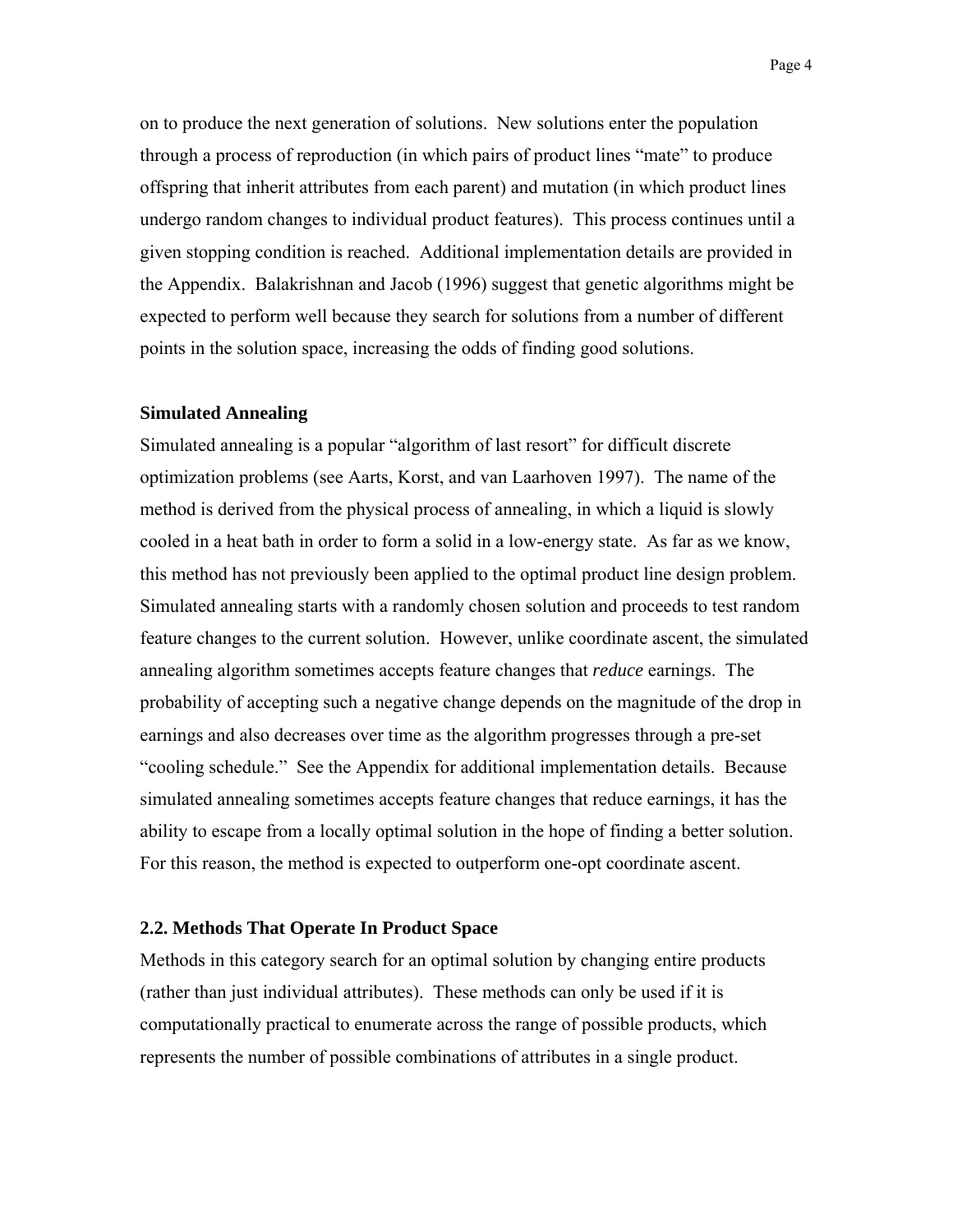#### **Greedy Heuristic**

This method was first applied to the optimal product line design problem by Green and Krieger (1985), and has also been used (with some modifications) by Dobson and Kalish (1993) and Steiner and Hruschka (2003). The greedy heuristic begins by creating a product line that includes only one product, selected as the single product that maximizes earnings. It then proceeds to add one product at a time to the product line, always choosing the product that maximizes earnings given the set of products that have already been selected. The method stops when the desired number of products has been reached. This method is not guaranteed to find a local optimum because, for example, the first product added may not even be locally optimal given the subsequent products that are added.

#### **Divide and Conquer Heuristic**

 $\overline{a}$ 

Green and Krieger (1993) suggest applying a "divide and conquer" heuristic to the optimal product line design problem. This method divides the product line into groups of attributes and completely enumerates all possible combinations for one group while holding the other groups fixed. In our implementation, we treat each product as its own "group" of attributes. Thus, we start with a random product line, and then optimize the choice of the first product, holding all other products constant, and then move on to the second product, and so on. This process continues until it is impossible to improve earnings by changing any single product. This heuristic is guaranteed to find a locally optimal solution, with the local neighborhood defined to include all solutions that differ from the current solution by a single product. Because this method uses a broader definition of the local neighborhood than one-opt coordinate ascent, it can continue to find better solutions after reaching a point that would be considered a local optimum by the one-opt method. $2$ 

<span id="page-8-0"></span> $2$  We also considered an alternative implementation of the divide and conquer heuristic, which grouped the product features into three groups. The first group comprised the price feature alone, while the other two groups included an equal number of non-price features. Because this alternative implementation took significantly longer to run and produced less profitable solutions, we did not further explore this implementation.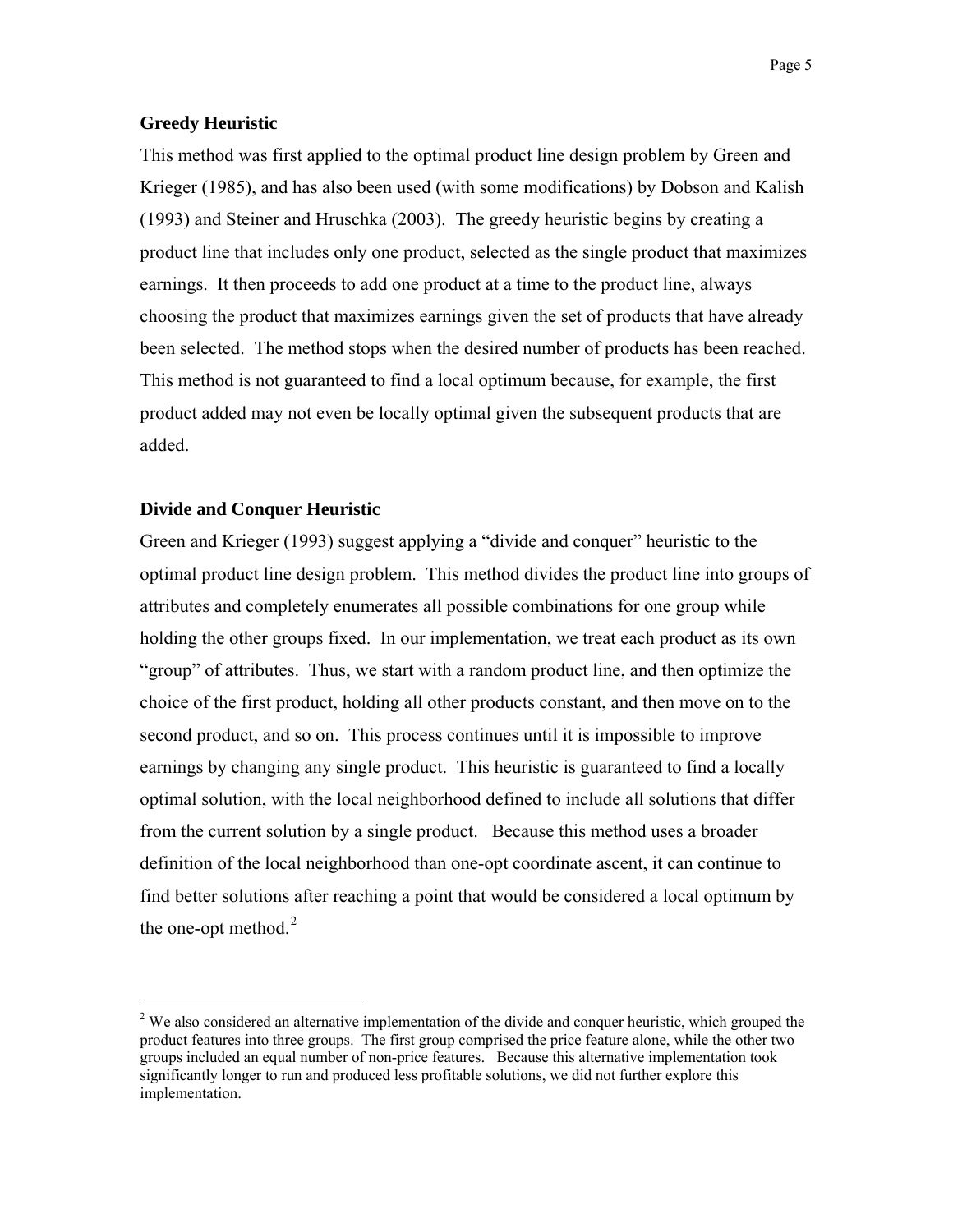#### **Product-Swapping Heuristic**

This is our name for a method that is similar to what Green and Krieger (1985) call the "interchange heuristic." The product-swapping heuristic begins by choosing a random product line and evaluating the earnings level produced by this solution. It then tests each candidate product that is not part of the current solution to see if there is a product in the current solution whose replacement by the candidate product will increase earnings. If such a swap does improve earnings, then the candidate product is added, and the current product is removed from the current solution. This process continues until it is impossible to improve earnings by swapping in any single product. Like the divide and conquer heuristic, the product-swapping heuristic is guaranteed to find a local optimum, with the local neighborhood defined to include all solutions that differ from the current solution by a single product.

#### **2.3 Methods That Evaluate Partially-Formed Products**

Methods in this third category initially consider only a subset of product features, evaluating "partially-formed" products. These methods are designed specifically for problems in which the number of possible product types is so large that their enumeration is computationally prohibitive. For problems of this scale, it is not practical to implement methods that operate in product space, and methods that operate in attribute space would require significantly larger computation times.

#### **Dynamic Programming Heuristic**

Kohli and Krishnamurti (1987) developed a dynamic programming heuristic to solve the optimal product design problem for a single product, which was subsequently extended to handle multiple products by Kohli and Sukumar (1990). This heuristic works by building the product line one attribute at a time. For example, consider a problem in which the first product attribute has seven possible levels, and the second attribute has two possible levels. The first stage of the heuristic evaluates each of the seven possible levels of the first attribute in terms of their impact both on consumer utilities and on marginal product profitability. The second stage considers all fourteen possible combinations of attributes one and two. Whenever the number of profiles in which a new attribute level appears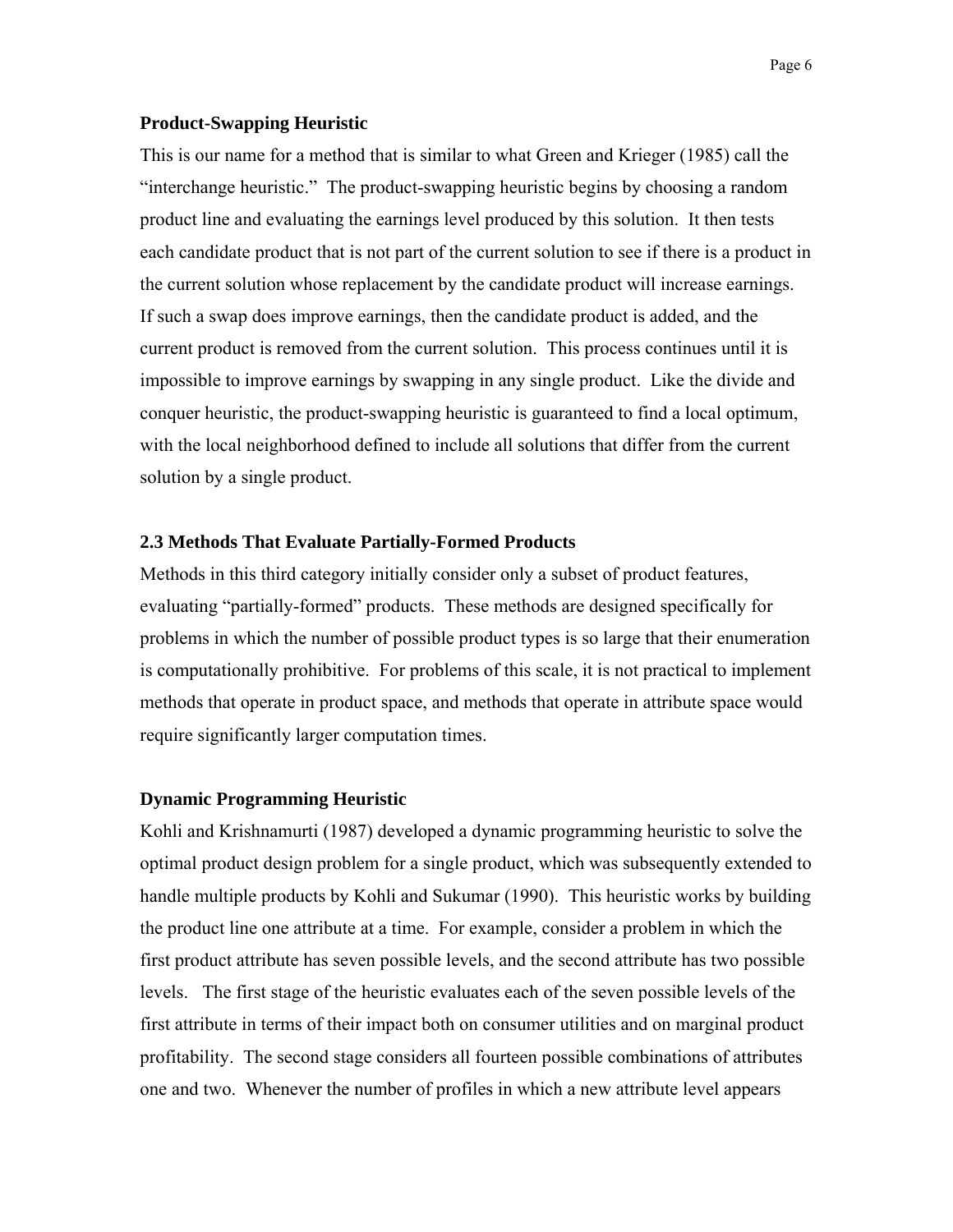exceeds the number of products in the product line, the method eliminates certain combinations from consideration, deciding which attribute combinations to maintain with an algorithm similar to the greedy heuristic. This process continues until the final attribute is reached and the number of attribute combinations that remain equals the number of desired products in the product line. As suggested by Kohli and Sukumar (1990), we implement the heuristic for a number of different random attribute orderings. For each reported iteration of the DP heuristic, we have retained the best solution from ten runs of the heuristic with random attribute orderings.

#### **Beam Search Heuristic**

Beam search methods were originally developed for Artificial Intelligence search problems in speech and image recognition. Nair, Thakur, and Wen (1995) were the first to apply these methods to the optimal product line design problem. The beam search heuristic is similar to the dynamic programming heuristic (described above), but there are two key differences. First, instead of proceeding one attribute at a time, beam search works by simultaneously combining different sets of attributes. Second, instead of simultaneously creating an entire product line, beam search adds one product to the product line at a time, in a manner similar to the greedy heuristic.<sup>[3](#page-10-0)</sup> As with the dynamic programming heuristic, we randomize the attribute ordering before implementing the beam search. The beam search simultaneously creates fourteen product lines, of which the best is ultimately retained.

#### **Nested Partitions Heuristic**

 $\overline{a}$ 

Shi, Olafsson, and Chen (2001) apply a "nested partitions" heuristic to the product line design problem. This method divides the solution space into various feasible regions, estimates which region appears most promising, and then subdivides the most promising region into smaller regions for further exploration. See Shi and Olafsson (2000) and Shi, Olafsson, and Chen (2001) for implementation details. The nested partitions method can

<span id="page-10-0"></span><sup>&</sup>lt;sup>3</sup> The techniques also use slightly different criteria for deciding which attribute combinations to retain at each stage. Kohli and Sukumar (1990) describe their criterion at the bottom of page 1,470 of their paper. Nair, Thakur, and Wen (1995) describe theirs on page 774 of their paper. We have found that the beam search finds better solutions when using the criterion proposed by Kohli and Sukumar (1990), which we implement for both methods.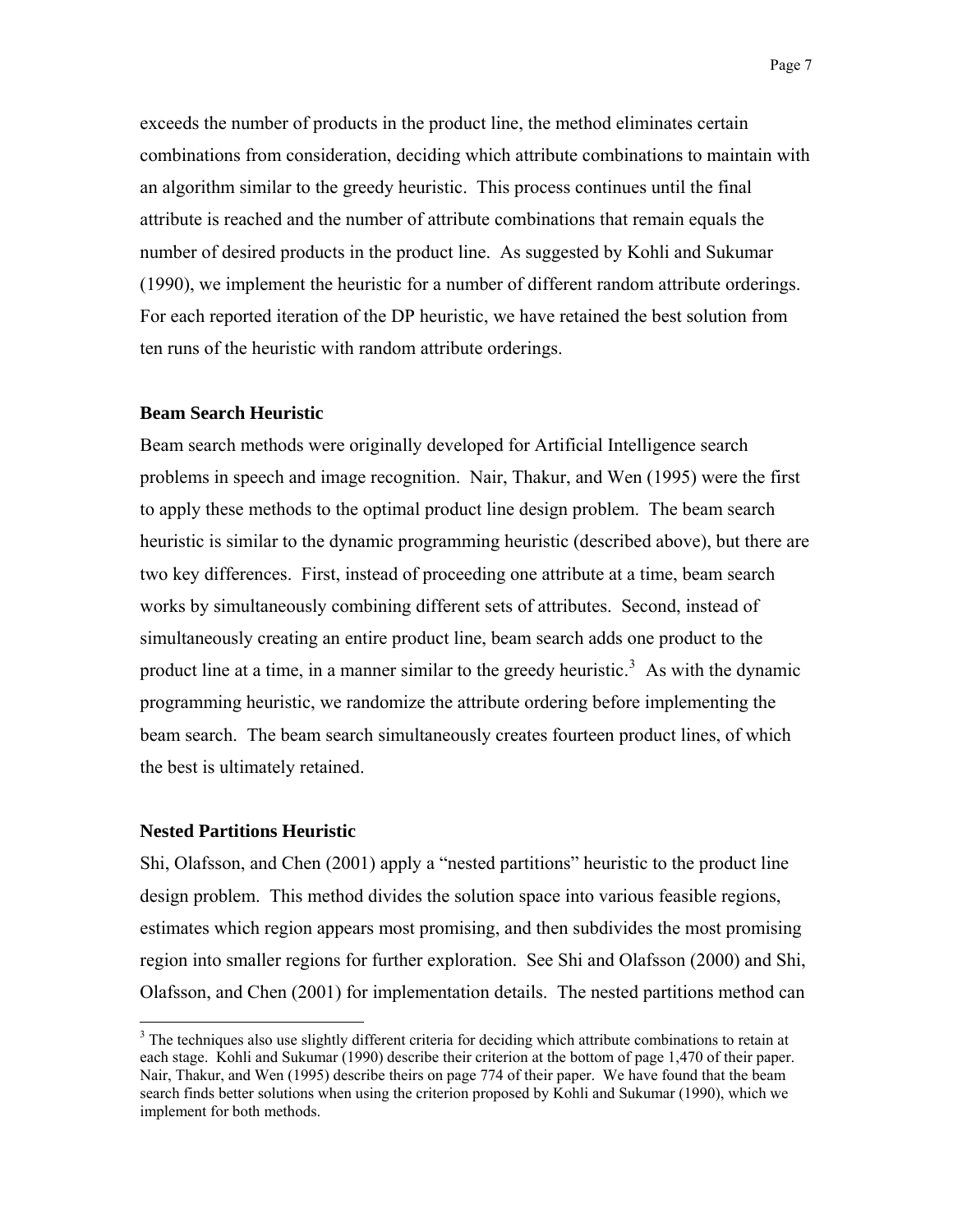use other product line design heuristics to help calculate the promising index of a region. We use the one-opt coordinate ascent method, taking the maximum of three iterations (increased to twenty iterations for the simulated problems) to calculate each region's promising index.<sup>[4](#page-11-0)</sup> The nested partitions method can also use different rules for deciding how far to backtrack when the surrounding region is more promising than the regions under consideration. We backtrack one level when this happens. We stop the method when a complete product line has been produced.

### **2.4 Guaranteed Optimality Methodologies: Enumeration, Branch-and-Bound, and Lagrangian Relaxation**

In cases where the number of distinct feasible product lines is not too large, previous literature (for example, Kohli and Sukumar 1990) has used complete enumeration to identify the globally optimal solution and guarantee its optimality. Our method, which combines Lagrangian relaxation with branch-and-bound, allows us to provide an optimality guarantee for problems that are too large for complete enumeration. We provide a brief intuitive description of the method in this section. The Appendix provides a detailed technical description.

Branch-and-bound (see Bertsimas and Tsitsiklis 1997) is a discrete optimization method that attempts to avoid enumerating portions of the feasible set by showing that they cannot possibly contain an optimal solution. For example, imagine we have used a heuristic, such as those previously described in this section, to find a feasible solution that produces earnings of \$*Y*. If we can show that any feasible solution that includes a particular product generates earnings of less than \$*Y*, then we know that this particular product is not part of an optimal solution, and we do not need to explore solutions that include this product.

1

<span id="page-11-0"></span><sup>&</sup>lt;sup>4</sup> Shi, Olafsson, and Chen (2001) use a genetic algorithm, but for our problems, repeatedly using a genetic algorithm to calculate the promising index would substantially increase the running time of the method, and because the nested partitions method designs one product at a time, it would still be unlikely to produce better designs than the (very fast) greedy algorithm. Using genetic algorithms in the nested partitions method is more appropriate when it is not possible to enumerate all of the products.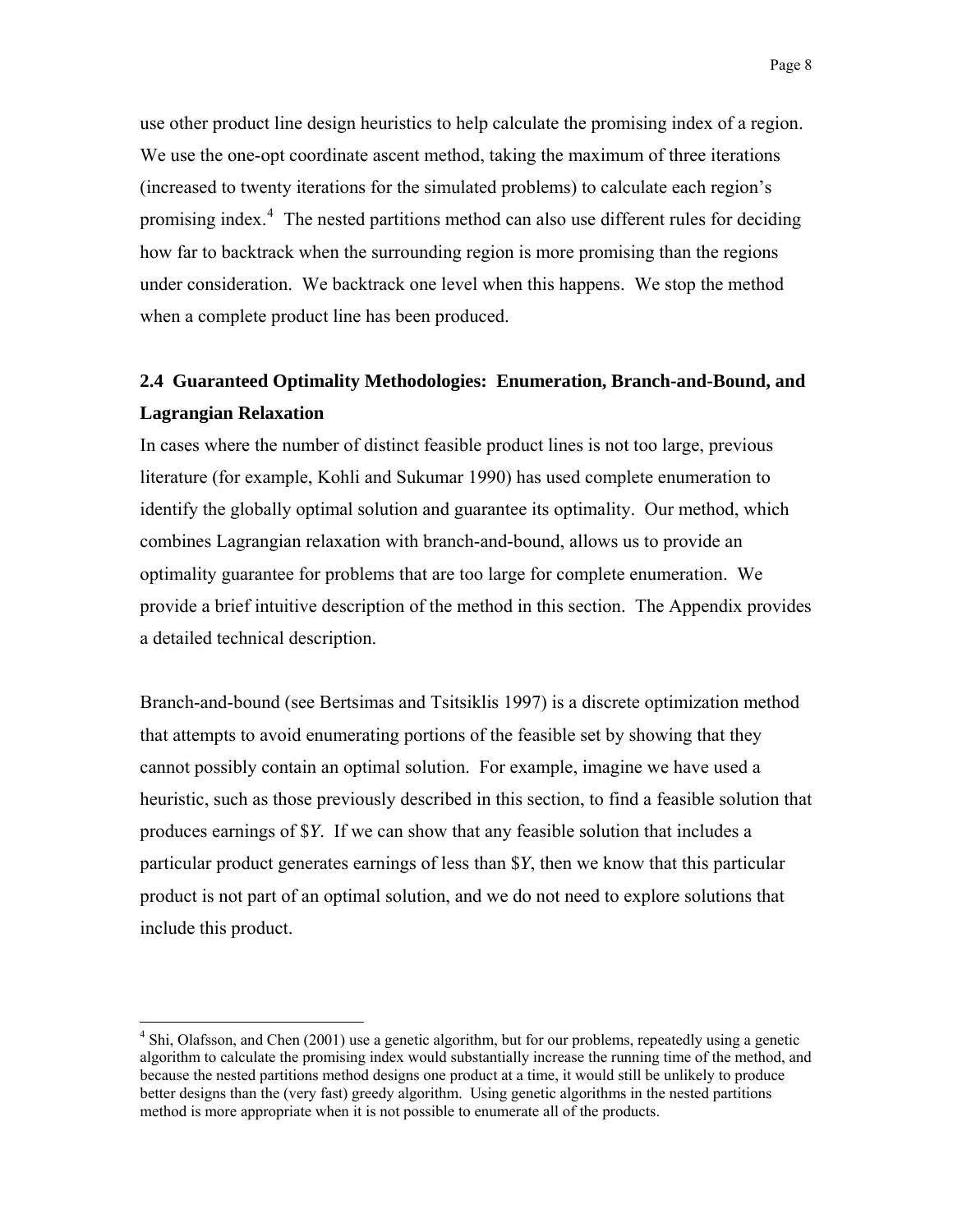In order to find an upper bound on the earnings that can be generated by a given set of solutions, we use Lagrangian relaxation (see Bertsimas and Tsitsiklis 1997; Bertsekas 1999). This method relaxes some of the constraints in a problem in order to create a new problem that is easier to solve. For example, one of the constraints we relax says that each consumer purchases at most one product. In the relaxed problem, consumers can purchase any number of the available products. For any solution in which a consumer purchases more than one product, the Lagrangian relaxation method subtracts a penalty from the earnings of that solution. Likewise, the method adds a reward to the solution's earnings when a consumer purchases less than one product. The solution to the relaxed maximization problem then provides an upper bound on the optimal earnings in the original problem. The key to the success of this strategy is finding tight upper bounds in order to rule out portions of the feasible set as quickly as possible. The method searches for the tightest possible upper bounds by varying the penalties that are applied to the objective function when a solution violates the relaxed constraints.

Lagrangian relaxation with branch-and-bound has been used to solve many different discrete optimization problems, but most complicated problems require extensive customization and fine-tuning of these methods. Camm et al. (2006) develop an approach that uses these methods to solve the problem of designing a single product when the objective is to maximize market share. The problem that we consider poses significant new challenges for two reasons: (i) we consider multiple products; and (ii) we solve for the profit maximization problem (which includes the market-share problem as a special case). Our approach therefore uses a different initial problem formulation, a different Lagrangian relaxation construction, and a different branch-and-bound tree construction. We also take advantage of recently developed techniques for applying Lagrangian relaxation to problems with a very large number of constraints. See Lucena (1992; 1993), Belloni and Lucena (2004), and Belloni and Segastizabal (2004) for a discussion of these techniques.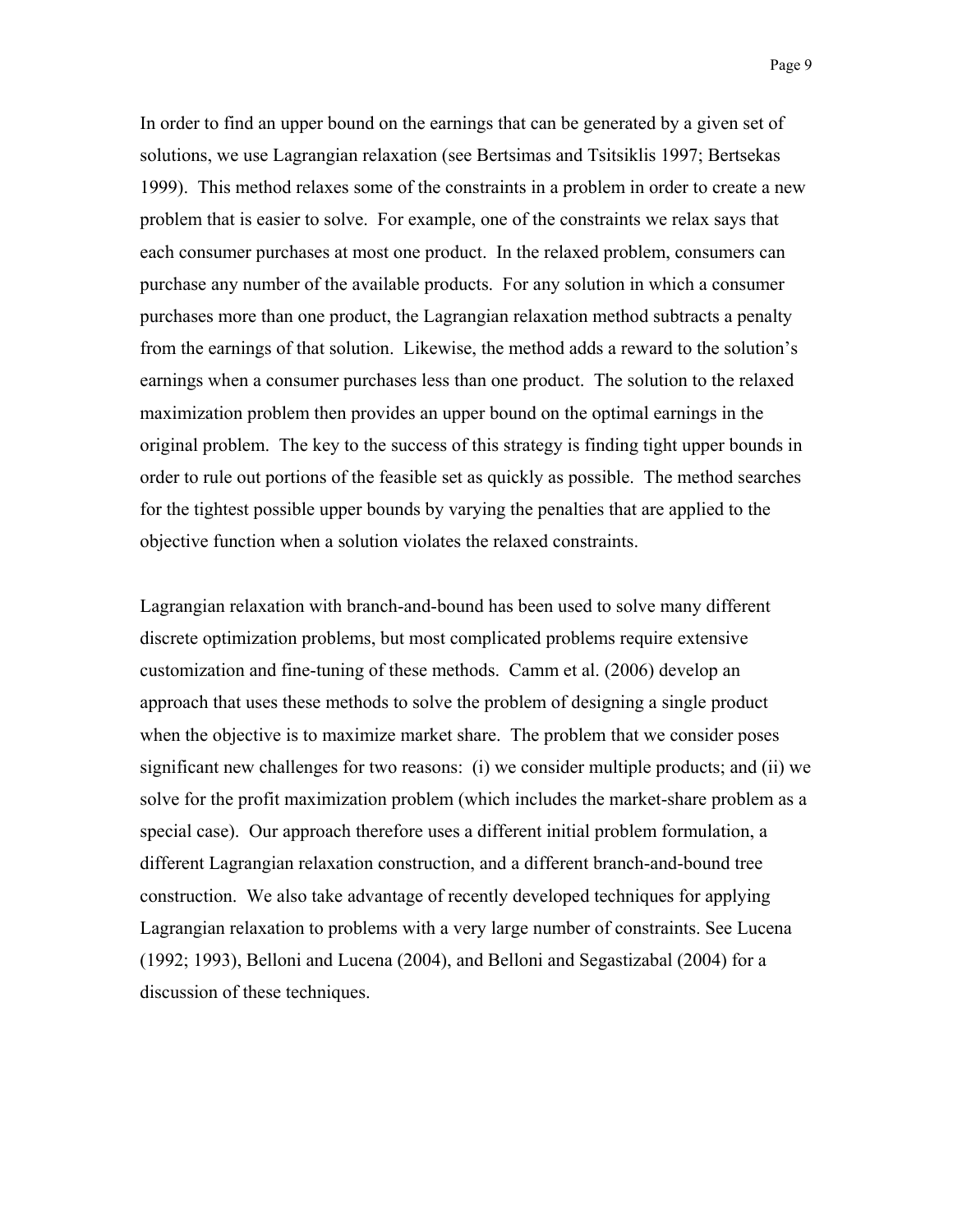#### **3. Results Using Real Conjoint Data**

The first problem that we use to compare the different methods was an actual product line design problem faced by Timbuk2, a manufacturer of messenger bags. As part of their product development process, the company worked with a group of academic researchers to conduct a conjoint study that focused on price and nine binary product features. Additional details are reported in Toubia, Simester, Hauser and Dahan (2003).

We assume that the company wants to design a product line with five products, and would like to maximize its predicted earnings. For each respondent we estimated individual part-worths for each product feature using an OLS regression. We use a "first choice" demand model that assumes each customer purchases the product that provides her the greatest utility. We consider 7 different price levels (\$70, \$75, \$80, \$85, \$90, \$95, \$100). Because the conjoint data only include two price levels (\$70 and \$100) we interpolate to derive part-worths for the intermediate levels. Timbuk2 provided estimates of the cost of each feature.

| <b>Feature</b>        | Average    | <b>Incremental</b>   |
|-----------------------|------------|----------------------|
|                       | Part-worth | <b>Marginal Cost</b> |
| \$5 Price Increase    | $-7.6$     | $-$ \$5.00           |
| Large Size            | 17.9       | \$3.50               |
| Red Color (not Black) | $-36.0$    | \$0.00               |
| School Logo           | 9.0        | \$2.00               |
| Handle                | 37.7       | \$3.50               |
| PDA Holder            | 5.2        | \$3.00               |
| Cell Phone Holder     | 5.5        | \$3.00               |
| Mesh Pocket           | 9.7        | \$2.00               |
| Velcro Flap           | 18.2       | \$3.50               |
| Reinforcing Boot      | 24.4       | \$4.50               |

**Table 1. Summary statistics** 

Table 1 shows the average part-worth and incremental marginal cost for each feature. On average, respondents dislike price increases, prefer large bags to small ones, and dislike the color red (meaning they prefer black). Of seven other optional features, the most popular are a handle (in addition to a shoulder strap), a Velcro flap for covering a laptop computer, and a reinforcing boot that protects the contents of the bag.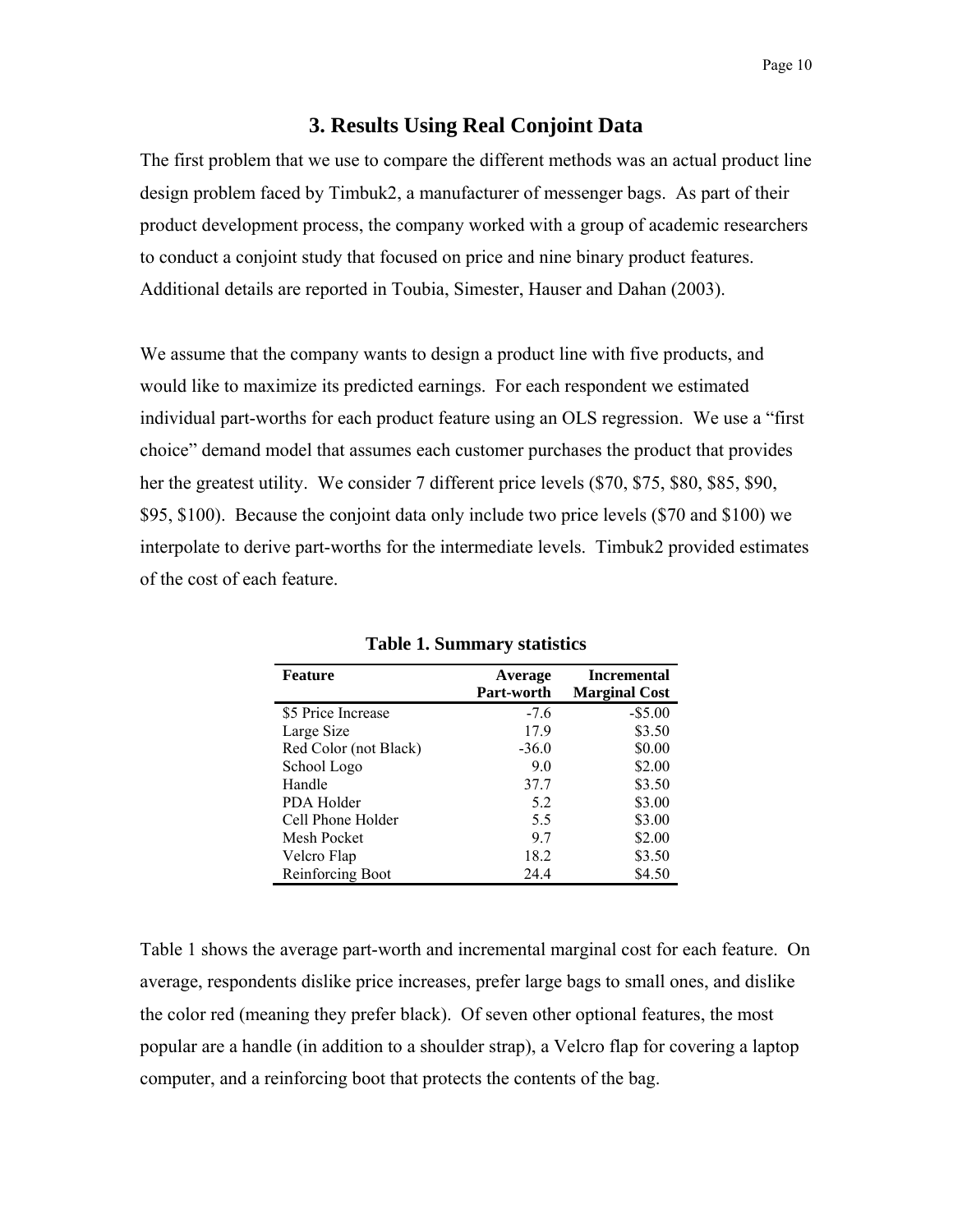Page 11

To derive status quo utilities for each consumer, we include a selection of three competing products. These competing bags are arbitrarily designed to include: a product with all nine of the optional features priced at \$100, a product with five of the features priced at \$85, and a product with no optional features priced at \$70. We assume that if the competing products offer the same utility as one of the five Timbuk2 products then the customer purchases the competing product. The features included in the competing products and in the optimal Timbuk2 product line are listed in Table A1 in the Appendix. We also assume that the competitor cannot respond. We discuss this last issue further in our review of the limitations and opportunities for future research (see Section 5).

The combination of nine features plus price yields a total of 3,584 unique products ( $2^9 \times$ 7). There are over  $4.9 \times 10^{15}$  different combinations of five-bag product lines that could be chosen from this set. Note that, although the number of feasible *product lines* is very large, the range of *individual products* is relatively small. This has some important implications for our evaluation of the optimization methods. First, as explained in the previous section, several of the methods we test can only be implemented on problems in which one can quickly enumerate all possible products, as is the case with our problem. In addition, we take advantage of the small number of possible products to speed up the performance of the methods by pre-computing (and storing) the matrix of customer utilities for each product (3,584 x 324 elements). We also pre-compute the profit margins that the firm earns from each product (3,584 elements). Pre-computing these values significantly reduces the computations that the methods must perform for subsequent product line evaluations. The computational and memory requirements of these precomputing tasks are trivial, but for other instances of the product line design problem these tasks might be costly or prohibitive because the number of possible product types increases exponentially with the number of attributes in each product.

Table 2 presents results for ten trials of each optimization method. For each method, the table reports the average earnings, the best earnings reached over ten trials, computational intensity, and the difficulty of implementing the different methods. The CPU time was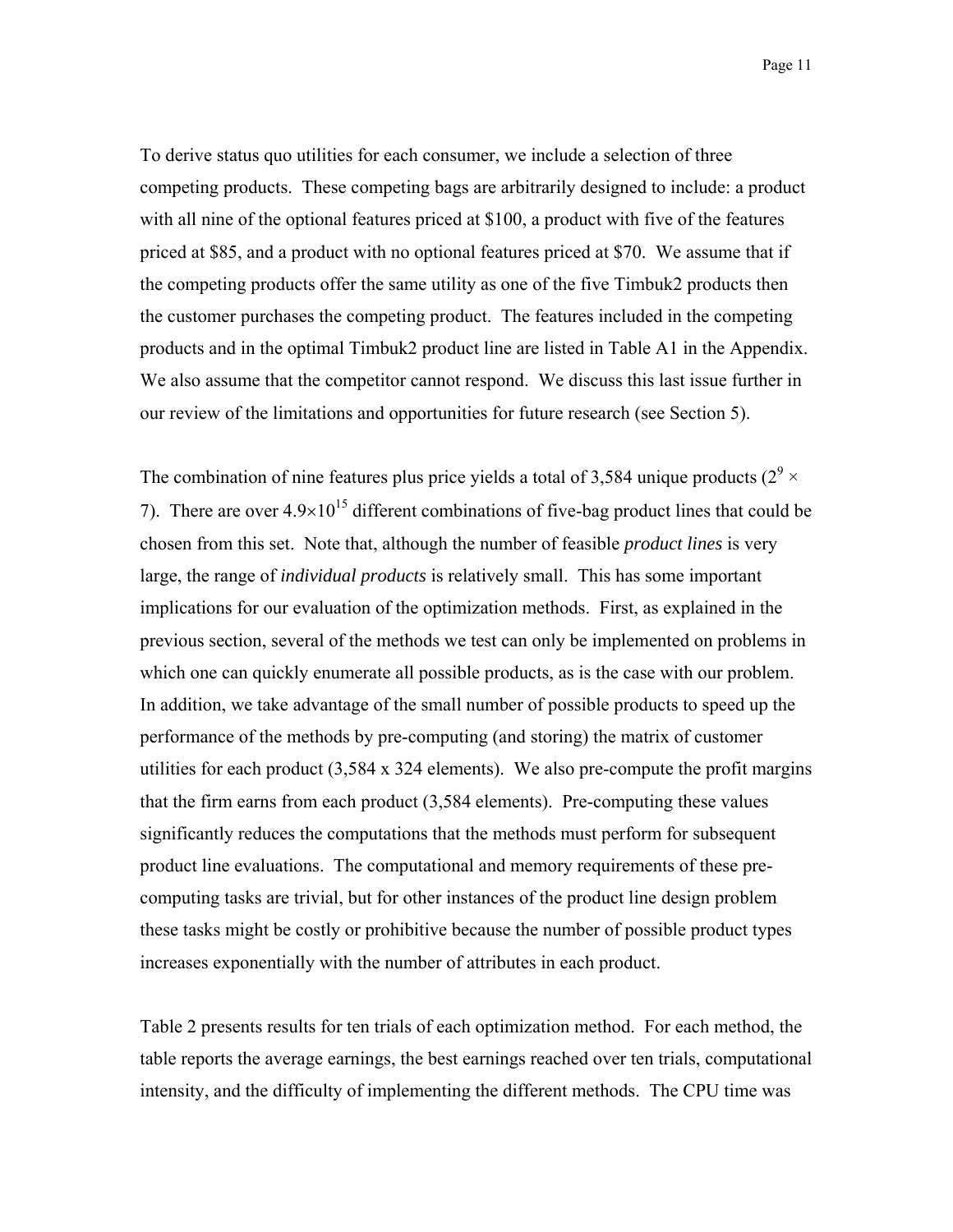measured while running the methods in Matlab on an IBM Thinkpad laptop with a 1.7- GHz Pentium processor and 512 MB of RAM. To describe the difficulty of implementing the methods we report our subjective assessment of relative difficulty. In general, the methods we label as having a "medium" or "high" level of difficulty require some problem-specific fine-tuning of parameter values, while those we label as "low" do not.

|                               | Average<br><b>Earnings</b> | Average<br>as $%$ of<br>Optimal | <b>Best</b><br><b>Solution</b><br><b>Reached</b><br>Over 10<br><b>Trials</b> | Best as %<br>of Optimal | <b>CPU</b><br><b>Time</b><br><b>Per Trial</b> | <b>Subjective</b><br><b>Difficulty</b> |
|-------------------------------|----------------------------|---------------------------------|------------------------------------------------------------------------------|-------------------------|-----------------------------------------------|----------------------------------------|
| Lagrangian Relaxation         | 12,226                     | 100.0%                          | $NA*$                                                                        | $NA*$                   | 1 week                                        | Very High                              |
| Coordinate Ascent (One-Opt)   | 11,217                     | 91.7%                           | 12,021                                                                       | 98.3%                   | $0.2 \text{ sec}$                             | Low                                    |
| Coordinate Ascent (Two-Opt)   | 11,977                     | 98.0%                           | 12,056                                                                       | 98.6%                   | $5.4 \text{ sec}$                             | Low                                    |
| Coordinate Ascent (Three-Opt) | 11,999                     | 98.1%                           | 12,056                                                                       | 98.6%                   | 302.8 sec                                     | Low                                    |
| Genetic Algorithm             | 12,105                     | 99.0%                           | 12,226                                                                       | 100.0%                  | $16.5 \text{ sec}$                            | Medium                                 |
| Simulated Annealing           | 12,226                     | 100.0%                          | 12,226                                                                       | 100.0%                  | 128.7 sec                                     | Medium                                 |
| Divide & Conquer              | 12,176                     | 99.6%                           | 12,226                                                                       | 100.0%                  | $12.5 \text{ sec}$                            | Low                                    |
| Greedy Heuristic              | 12,035                     | 98.4%                           | $NA*$                                                                        | $NA*$                   | $3.5$ sec                                     | Low                                    |
| Product-Swapping              | 12,218                     | 99.9%                           | 12,219                                                                       | 99.9%                   | 14.1 sec                                      | Low                                    |
| DP Heuristic                  | 11,539                     | 94.4%                           | 11,904                                                                       | 97.4%                   | $5.5 \text{ sec}$                             | High                                   |
| Beam Search                   | 11,486                     | 93.9%                           | 12,053                                                                       | 98.6%                   | 1.9 <sub>sec</sub>                            | High                                   |
| <b>Nested Partitions</b>      | 11,818                     | 96.7%                           | 12,035                                                                       | 98.4%                   | 8.4 sec                                       | High                                   |

**Table 2. Initial Comparison of Methods on the Real Conjoint Dataset** 

\* These methods were only run once because they always produce the same solution.

The earnings level of \$12,226 determined by the Lagrangian relaxation method is the globally optimal earnings of the problem. Among the more practical methods, the genetic algorithm, simulated annealing, divide and conquer, and product swapping perform best, reaching solutions that are, on average, within 1% of the optimum, and the greedy heuristic produces earnings that are 1.6% less than the optimal outcome. The three methods that evaluate partially formed products (beam search, the DP heuristic, and nested partitions) find average solutions that range from 3% to 6% below the optimum. One-opt coordinate ascent has the lowest average earnings, 8.3% less than the optimum.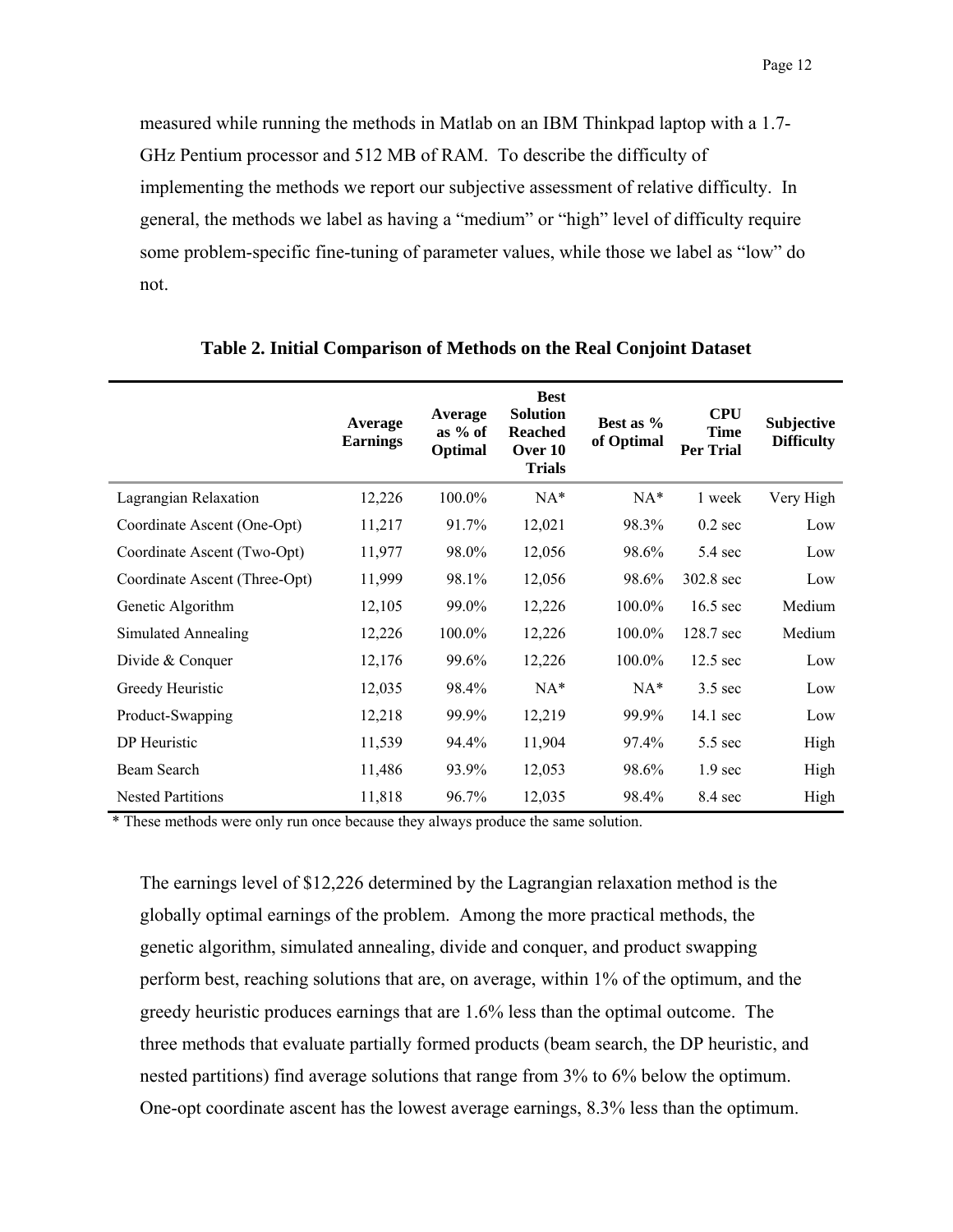Page 13

Moving from one-opt to two-opt leads to a large jump in accuracy (from 91.7% to 98.0%), while increasing CPU time from 0.2 seconds to 5.4 seconds. On the other hand, moving from two-opt to three-opt leads to a negligible gain in accuracy (98.0% to 98.1%) but a large increase in computation time, from 5.4 seconds to 302.8 seconds. While some of the differences in average earnings might appear small, it is important to remember that these numbers do not account for fixed costs. If profit margins net of fixed costs are low, then small differences in gross earnings could imply substantial differences in net earnings. For example, if fixed costs are \$10,000, then net earnings when using the coordinate ascent are on average 45% lower than the optimal earnings.

There have been previous comparisons of selected pairs of these methods. The findings reported in Table 2 are consistent with these comparisons. For example, Balakrishnan and Jacob (1996) present results comparing genetic algorithms and the DP heuristic. Their findings also favor the genetic algorithm. Similarly, Alexouda and Paparizzos (2001) find that genetic algorithms outperform beam search, while Steiner and Hruschka (2003) report that genetic algorithms outperform the greedy heuristic.

We also investigate two random strategies for choosing products. When we randomly choose five products from the set of 3,584 possible products, the average earnings level reached in one hundred random solutions is only \$5,541 (45.3% of the optimum). In the second random strategy we first choose three products to undercut the competitors and then randomly select the other two products. To undercut the competitors we either match the features and undercut the price, or match the price and add an additional feature.<sup>[5](#page-16-0)</sup> One hundred repetitions of this strategy yields average earnings of \$9,659 (79.0% of the optimum).

Finally, to demonstrate the sensitivity of earnings to changes in feature levels, we measure the average earnings produced by solutions that differ from the global optimum

 $\overline{a}$ 

<span id="page-16-0"></span> $<sup>5</sup>$  One of the competing bags had no optional features and was priced at the minimum price (\$70). We</sup> cannot undercut this price. Instead, we charged the same price and added a "handle" (which had the highest average part-worth). This strategy does not lead to 100% market share because some people dislike the optional "handle" feature.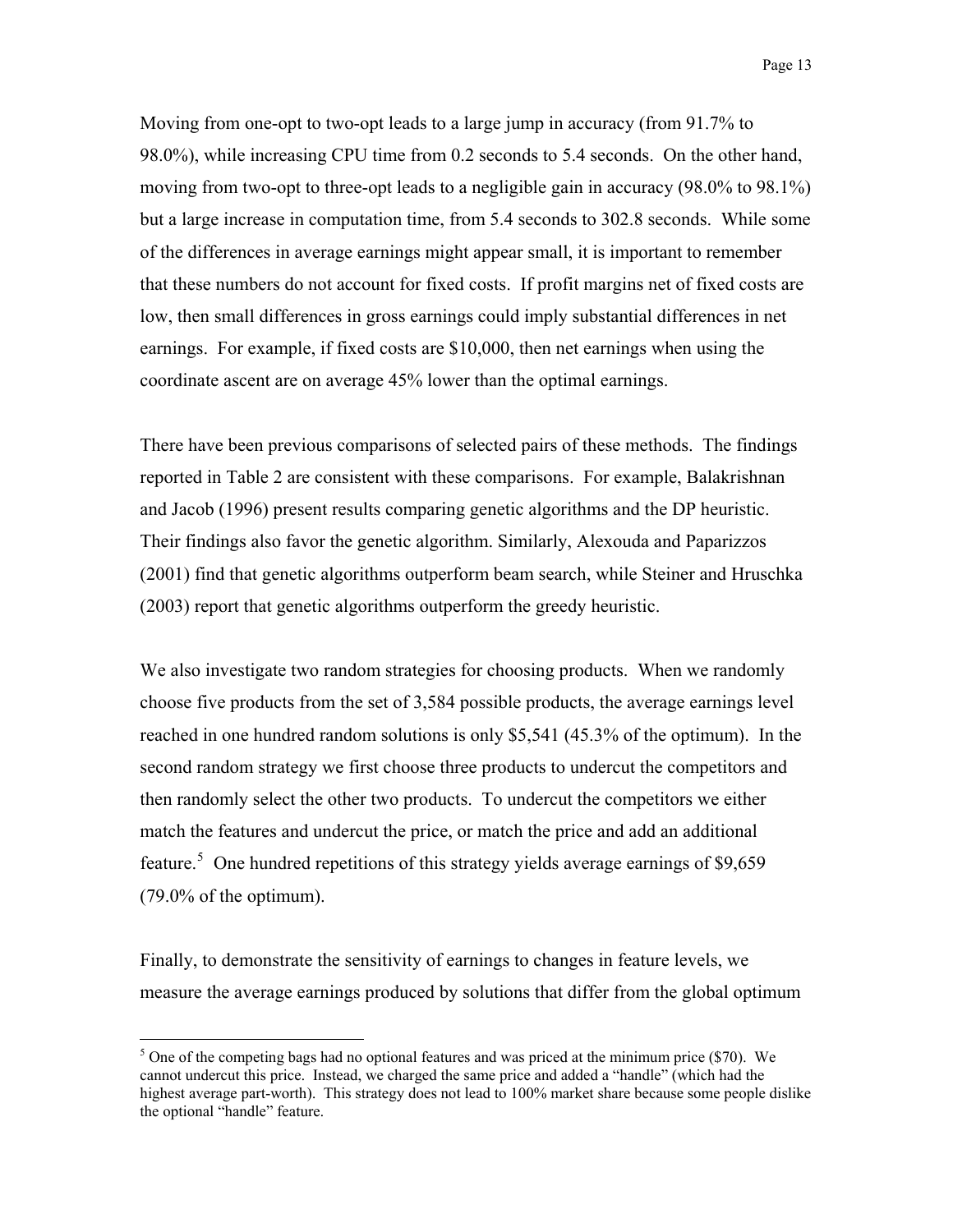by only a single feature in a single product. There are  $5 \times 9 = 45$  possible non-price deviations and  $5 \times 6 = 30$  possible price deviations. Non-price deviations reduce earnings by an average of \$648 (5% of the optimum), with a range from \$33 ( $\sim 0\%$ ) to \$1,815 (15%). Price deviations reduce earnings by an average of \$1,269 (10%), with a range from \$18 ( $\sim$ 0%) to \$4,250 (35%).

#### **Robustness Testing**

Although none of the methods were explicitly designed to account for measurement error, measurement error is unavoidable in practice. To test the robustness of the methods in the presence of measurement error we repeated our analysis after perturbing the original part-worth estimates. These perturbations were accomplished by adding (simulated) error to the part-worths:  $u'_{i,j} = u_{i,j} + \varepsilon_{i,j}$  where  $u_{i,j}$  is the original part-worth for respondent *i* on product feature *j*,  $\varepsilon$ <sub>*i, j*</sub> is a zero-mean, independent (but not identical across customers or attribute levels) normal error term and  $u'_{i,j}$  is the perturbed partworth. The standard deviation of the perturbations was obtained by using the standard errors for the respective  $u_{i,j}$  terms from the OLS estimations. These standard errors averaged approximately 55% of the part-worth absolute values.

We repeated the perturbation process 100 times, obtaining 100 sets of perturbed partworths for each respondent (in addition to the original part-worths). We treat the perturbation terms as measurement error. Under this interpretation, there is only one set of "true" part-worths: the original part-worths that we analyzed in Table 2. However, we assume that the researcher can only observe the part-worths that are subject to measurement error.

The findings are reported in Table 3. The correlation between performance on the original dataset (Table 2) and this robustness check (Table 3) is very high ( $\rho = 0.93$ ). Most methods now perform 2% to 5% worse than they do when we assume the dataset is 100% accurate. This degradation reflects the loss of information due to measurement error. On average the solutions produced under measurement error have between 77%

Page 14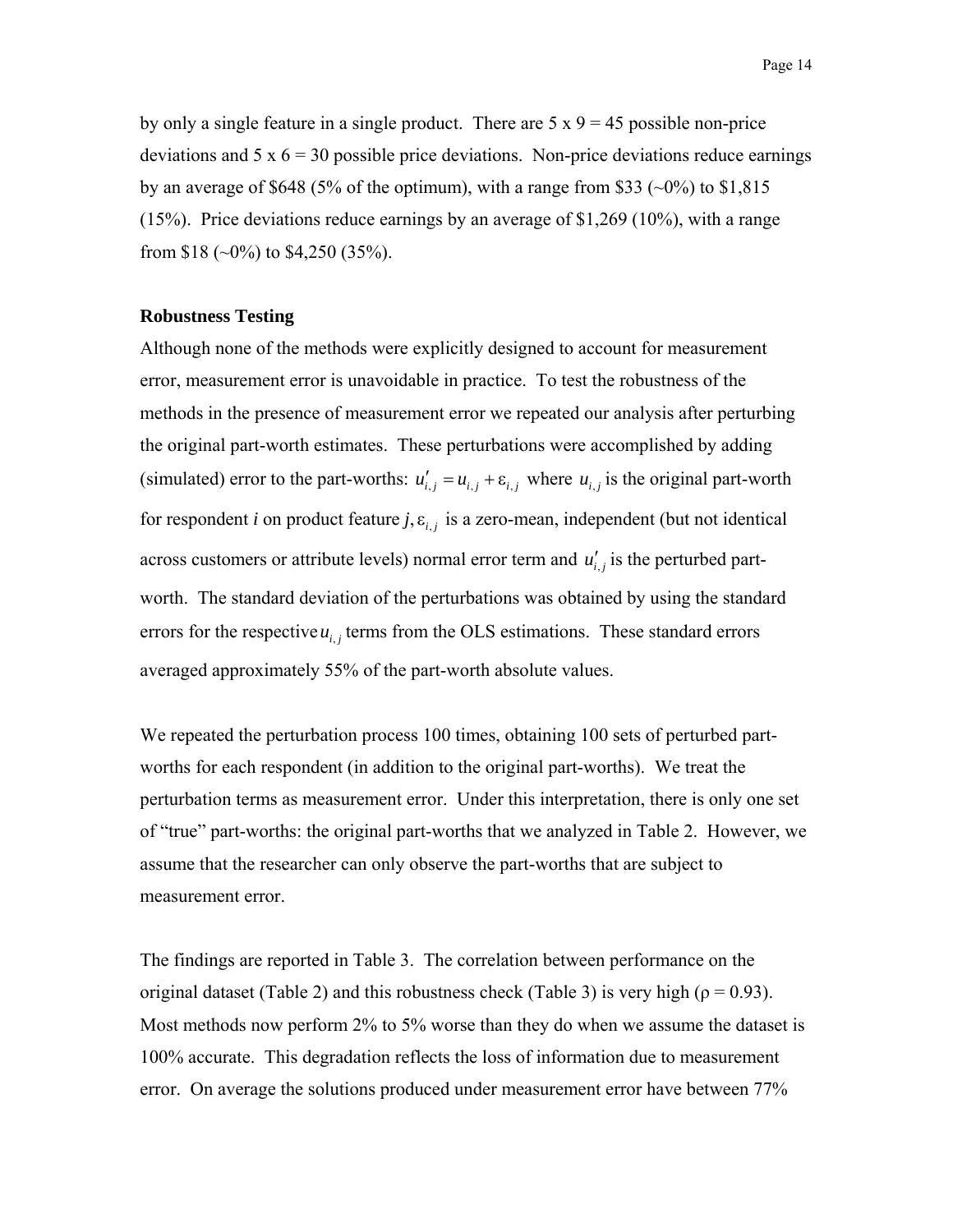(for coordinate ascent) and 86% (for product-swapping, divide and conquer and simulated annealing) of feature levels in common with the true optimum. We also report the percentage of complete products in common. Several methods have 40% (two out of five) products in common with the optimum. This is because they usually select the two optimal products that match the non-price features and undercut the price of competing products.

|                             | Average<br><b>Earnings</b> | Percentage<br>of Optimal | <b>Features</b> in<br>Common* | <b>Products in</b><br>Common |
|-----------------------------|----------------------------|--------------------------|-------------------------------|------------------------------|
| Coordinate Ascent (One-Opt) | 10,879                     | 89%                      | 77%                           | 15%                          |
| Coordinate Ascent (Two-Opt) | 11,449                     | 94%                      | 80%                           | 25%                          |
| Genetic Algorithm           | 11,615                     | 95%                      | 82%                           | $30\%$                       |
| Simulated Annealing         | 11,786                     | 96%                      | 86%                           | 40%                          |
| Divide & Conquer            | 11,763                     | 96%                      | 86%                           | 40%                          |
| Greedy Heuristic            | 11,659                     | 95%                      | 85%                           | 40%                          |
| Product-Swapping            | 11,767                     | 96%                      | 86%                           | 41%                          |
| DP Heuristic                | 11,376                     | 93%                      | 84%                           | 39%                          |
| Beam Search                 | 10,824                     | 89%                      | 80%                           | 26%                          |
| <b>Nested Partitions</b>    | 11,385                     | 93%                      | 80%                           | 28%                          |

**Table 3. Performance Under Measurement Error** 

\* % of features for which the solutions produced under measurement error have the same values as the true optimal solution, maximized across the 5! ways of matching the products in the two product lines.

#### **4. Results Using Simulated Data**

To help evaluate the generalizability of the results in Section 3, we also test the performance of the methods using simulated data. Because our goal is to measure the performance of heuristics relative to the true optimum (as determined by Lagrangian relaxation) we limit our simulations to problem sizes for which the Lagrangian method runs in a reasonable amount of time. While this allows us to study substantially larger problems than could be solved using complete enumeration, we cannot evaluate some of the extremely large problems tested in previous papers (Shi et al. 2001; Balakrishnan et al. 2004).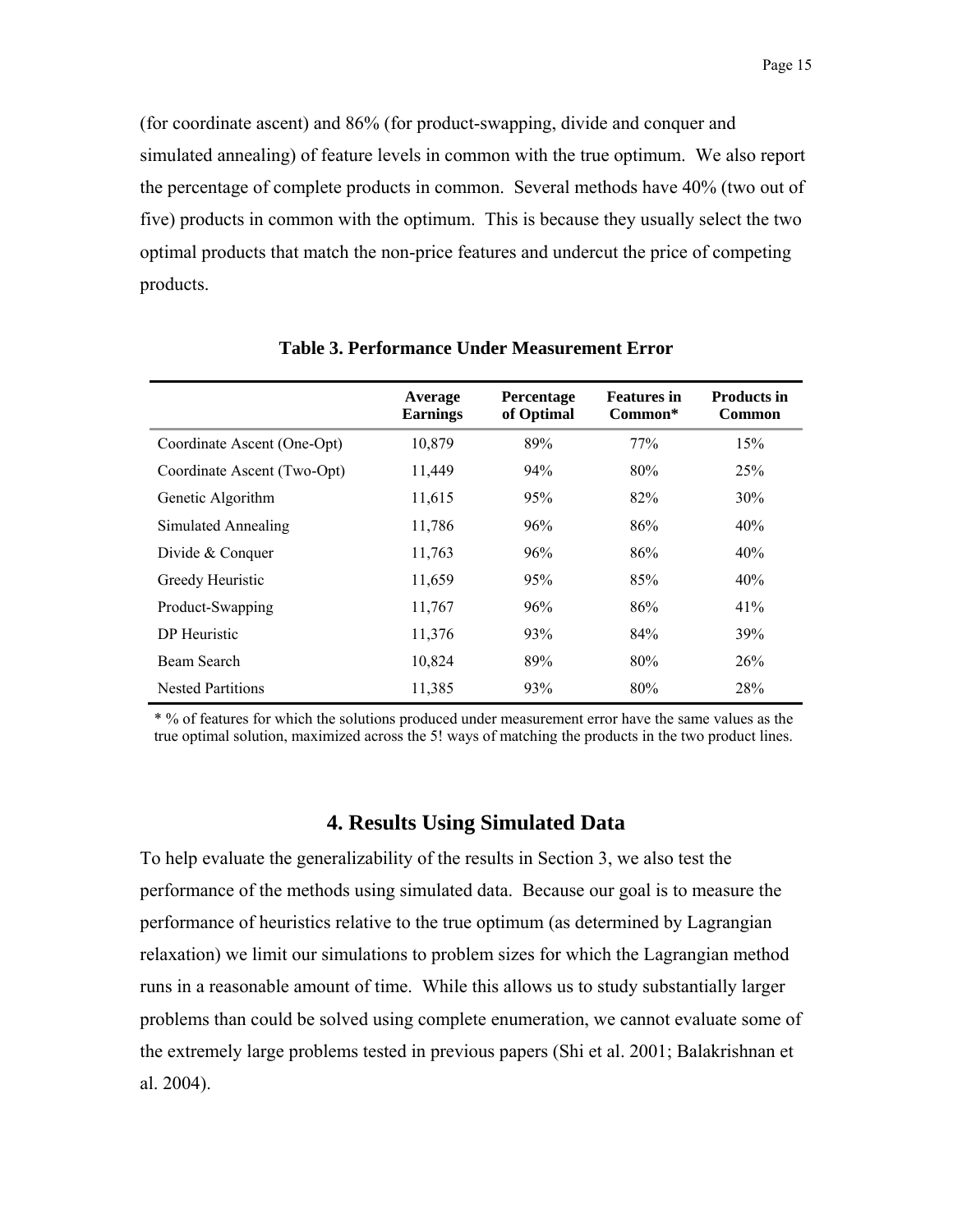Page 16

Following Kohli and Sukumar (1990), we assume individual part-worths and seller profits for each attribute level obey iid uniform [0,1] distributions. For each simulation, we randomly select three status quo products. We assume that these products are offered by competing firms and that each consumer chooses the product that offers the highest utility. In our simulated problems, the focal firm designs a product line consisting of 3 or 4 products, each composed of 3, 5, or 7 attributes that can take on 2, 3, 5, or 8 different levels. We select 12 different problem sizes and generate 10 problem instances for each size, for a total of 120 simulated datasets. $6$ 

Table 4 provides a summary of the results averaged across the different problem sizes (detailed results for each problem are provided in Table A2 in the Appendix). There is a moderately strong correlation ( $p=0.61$ ) between the average performance of the methods on the simulated data and results from the real dataset (Table 2). While simulated annealing and the genetic algorithm perform at least as well on the simulated data as on real dataset, the divide and conquer method (98.7% now vs. 99.6% previously) and the product-swapping heuristic (98.5% now vs. 99.9% previously) now produce solutions that are slightly further from the optimum. We conjecture that this is because the optimal solution in the previous section included two products that were identical to the competing products but priced slightly lower. Methods searching in product space could easily identify these two products. In the simulated problems, all attributes are "fit" attributes, so that different customers prefer different levels of these attributes. This means that a strategy of undercutting competitors does not apply.

While simulated annealing finds the optimal solution for all 120 datasets, it also has a running time that is one or two orders of magnitude larger than other methods. The strong performance of this method might result simply from more extensive search, rather than from greater efficiency in the way search is performed. To test this, we ran 500 iterations of the one-opt coordinate ascent method for each dataset. This takes an average of about 10 seconds per dataset (still an order of magnitude faster than simulated

<span id="page-19-0"></span> 6 We choose problem sizes for which Lagrangian Relaxation finds an optimal solution relatively quickly.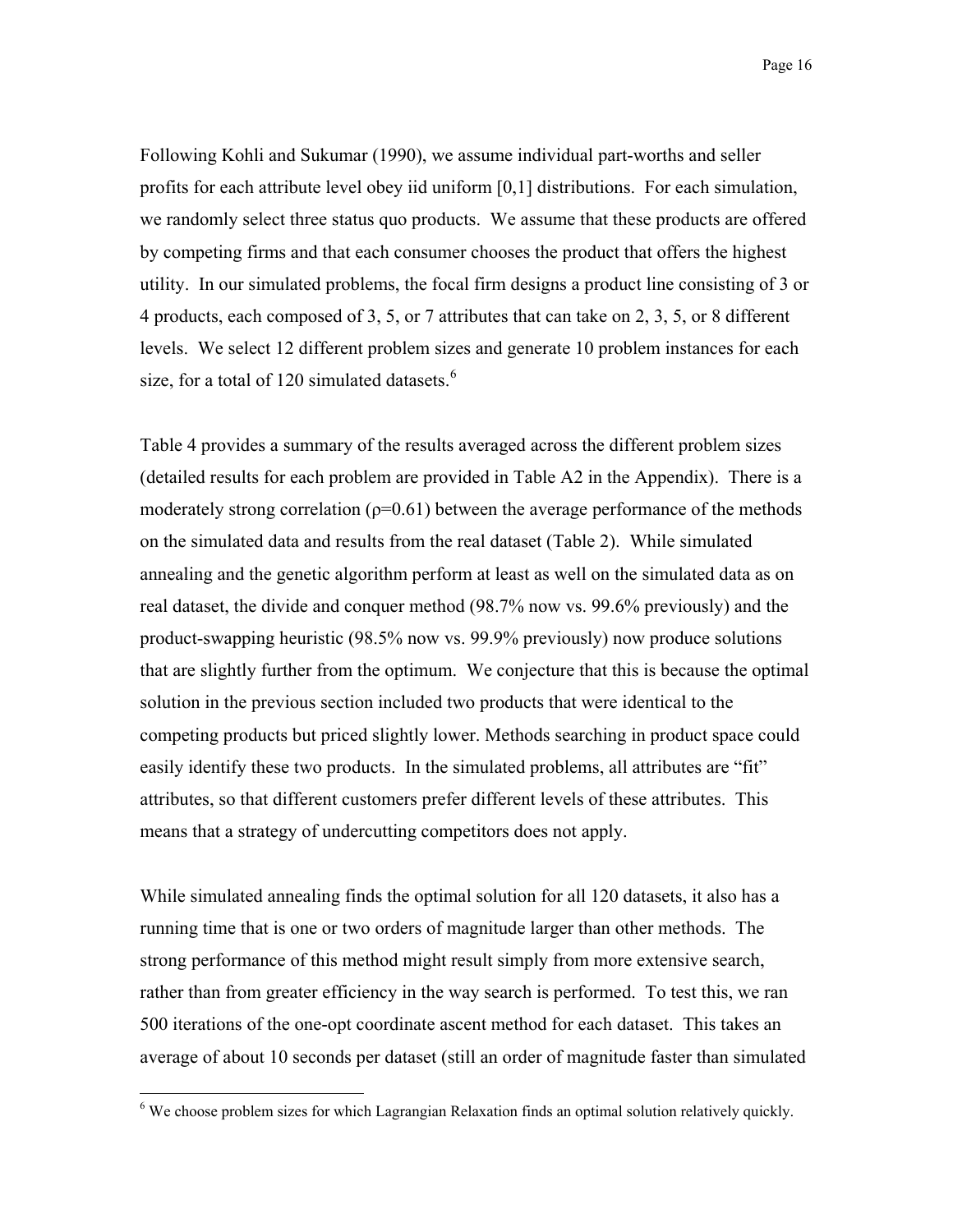annealing). For 118 out of the 120 datasets the best one-opt solution is the true optimum. Thus, from the perspective of a computation time vs. performance trade-off, it could be argued that simulated annealing is less efficient than one-opt coordinate ascent.

|                               | <b>Average</b><br>performance | <b>Finds</b><br>Optimal<br><b>Solution</b> | <b>Finds</b><br>solution $>$<br>$95%$ of<br>optimal | Average<br><b>CPU</b> time<br>(sec.) |
|-------------------------------|-------------------------------|--------------------------------------------|-----------------------------------------------------|--------------------------------------|
| Lagrangian Relaxation         | $100.0\%$                     | 100.0%                                     | 100.0%                                              | 659.4                                |
| Coordinate Ascent (One-Opt)   | 94.4%                         | 8.3%                                       | 51.7%                                               | ${}_{0.1}$                           |
| Coordinate Ascent (Two-Opt)   | 96.0%                         | 15.8%                                      | 65.8%                                               | 0.6                                  |
| Coordinate Ascent (Three-Opt) | 95.7%                         | 13.3%                                      | 67.5%                                               | 22.2                                 |
| Genetic Algorithm             | 99.9%                         | 81.7%                                      | 100.0%                                              | 11.8                                 |
| Simulated Annealing           | 100.0%                        | 100.0%                                     | 100.0%                                              | 131.8                                |
| Divide & Conquer              | 98.7%                         | 45.8%                                      | 97.5%                                               | 0.7                                  |
| Greedy Heuristic              | 97.5%                         | 23.3%                                      | 82.5%                                               | 0.2                                  |
| Product-Swapping              | 98.5%                         | 39.2%                                      | 95.8%                                               | 0.8                                  |
| DP Heuristic                  | 96.3%                         | $10.0\%$                                   | 70.8%                                               | 0.9                                  |
| Beam Search                   | 99.1%                         | 46.7%                                      | 99.2%                                               | 0.4                                  |
| <b>Nested Partitions</b>      | 93.9%                         | 4.2%                                       | 44.2%                                               | 2.2                                  |

**Table 4. Comparison of Methods on Simulated Data** 

Average performance is shown as a percentage of the optimal solution. The next two columns show the percentage of trials for which each method finds the optimal solution and a solution greater than 95% of the optimum, respectively.

#### **5. Conclusions**

We have compared a broad range of optimal product line design methods on both real and simulated data. The comparisons take advantage of recent advances that make it possible to compute guaranteed optimal solutions to problems that are too large for complete enumeration. Four of the heuristic methods – simulated annealing, productswapping, divide and conquer, and genetic algorithms – perform particularly well, consistently reaching near-optimal solutions even in the presence of measurement error.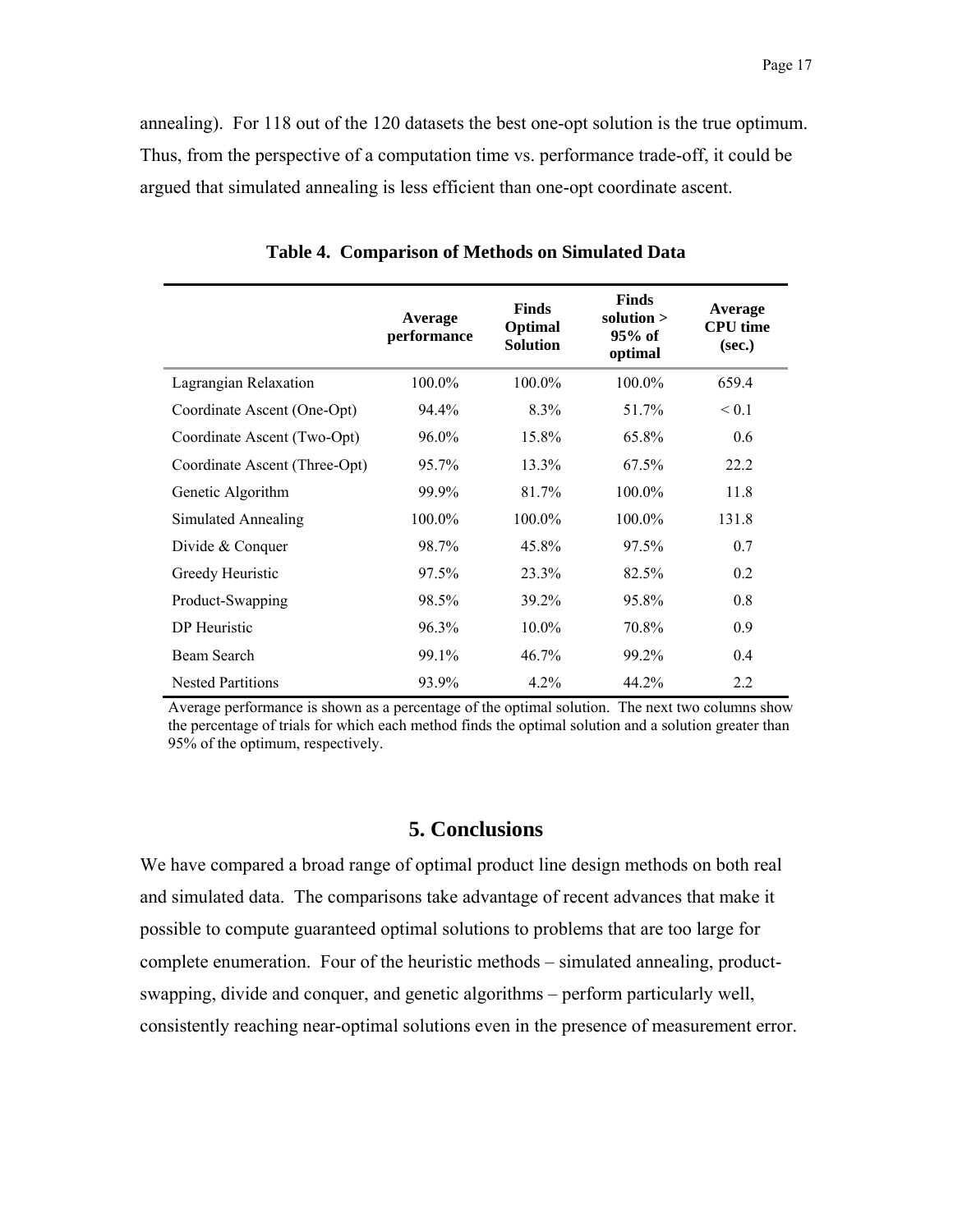Our results suggest that the product line design problem may share similar characteristics to other problems that are easier to solve (to near optimality) in practice than indicated by computational theory. For example, the traveling salesman problem (see Gutin and Punnen 2002) and the knapsack problem (see Kellerer, Pferschy, and Pisinger 2004) are both theoretically hard combinatorial problems. Nevertheless, relatively simple heuristics find near-optimal solutions to large versions of these problems.

The research presented in this paper is subject to several limitations. The first is that our measure of accuracy presumes that the part-worths accurately describe actual customer behavior. Although we demonstrate that the results are robust to unbiased errors in the part-worth estimates, they may not survive systematic biases. If these biases can be predicted, it may be possible to develop a model that does describe actual behavior. For example, Kivetz, Netzer, and Srinivasan (2004) find that modifying conjoint analysis to incorporate a compromise effect significantly improves choice predictions.

Another concern is that none of the optimization methodologies consider the competitive response to new product introductions. The optimal solutions all predict large market shares for the focal firm, which could reasonably be expected to provoke an aggressive competitive reaction (particularly in the price attribute). Developing an optimization methodology that adequately accounts for competitive reaction and is tractable for largescale design problems remains an important challenge for future research.

Finally, while we have been able to compute a guaranteed optimal solution to a product line design problem that is far too large to be solved with complete enumeration, in practice firms sometimes face even larger problems. For now, we do not know how well the simple methods we study in this paper would perform on these larger problems. In time, as both the algorithms and computational power improve, we anticipate that the frontier of problems that can be solved to guaranteed optimality will continue to expand.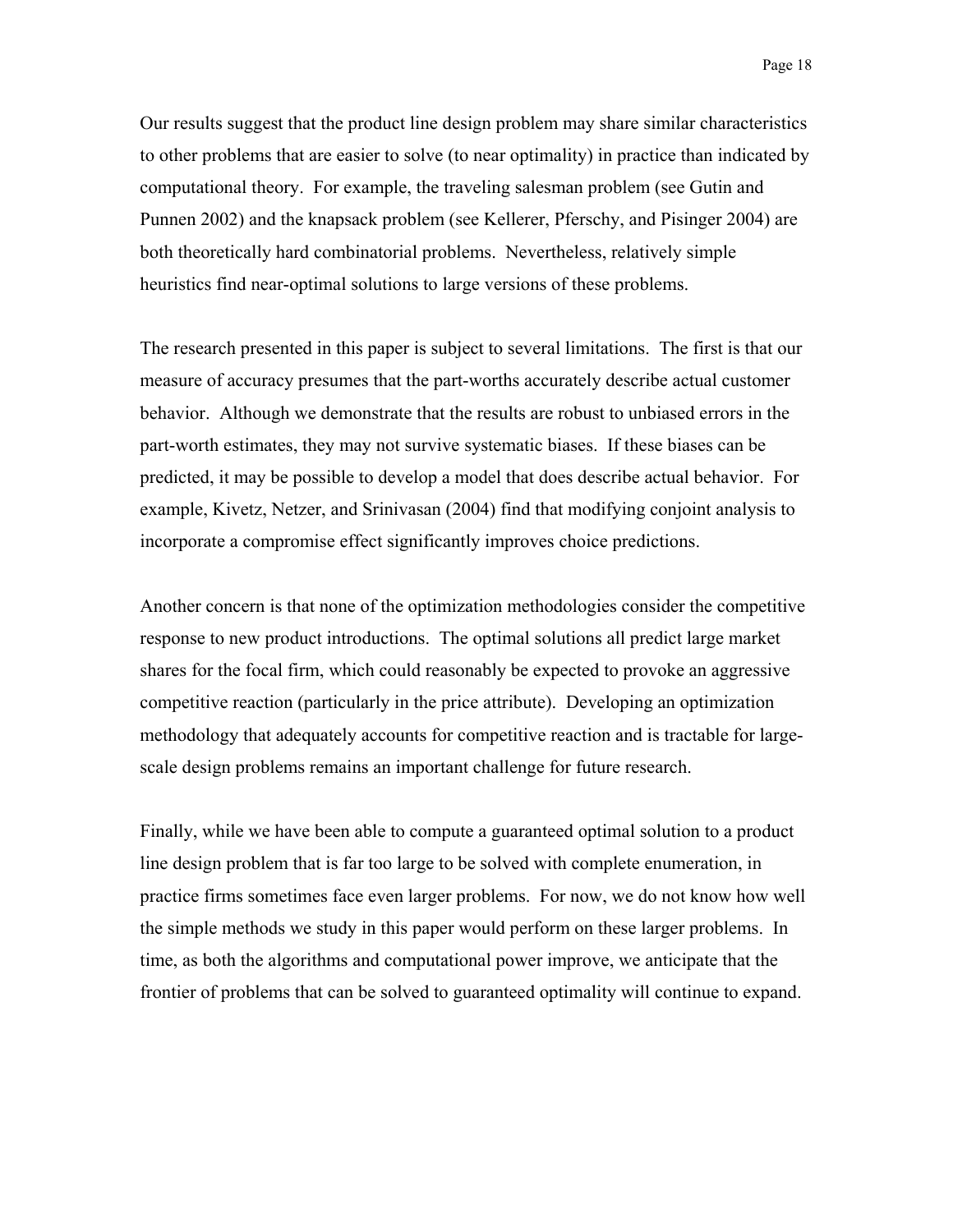#### **References**

Aarts, E., J. Korst, and P. van Laarhoven. "Simulated Annealing." in *Local Search in Combinatorial Optimization*, E. Aarts and J.K. Lenstra (Eds.), John Wiley & Sons, Chichester, UK, 1997, 91-120.

Alexouda, G. and K. Paparrizos, "A Genetic Algorithm Approach To The Product Line Design Problem Using The Seller's Return Criterion: An Extensive Comparative Computational Study," *Euro. J. Oper. Res.*, 134, 1 (2001), 165-178.

Balakrishnan, P. V., R. Gupta, and V. Jacob, "Development of Hybrid Genetic Algorithms for Product Line Designs," *IEEE Transactions on Systems, Man, and Cybernetics*, 34, 1 (2004), 468-483.

Balakrishnan, P. V. and V. S. Jacob, "Genetic Algorithms For Product Design," *Management Science*, 42, 8 (1996), 1105-1117.

Belloni, A., and C. Sagastizábal, Dynamic Bundle Methods: Application to Combinatorial Optimization, (submitted to *Mathematical Programming*) MIT Operations Research Center Working Paper OR-370-04, 2004.

Belloni, A., and A. Lucena, Lagrangian Heuristic for the Linear Ordering Problem, *Metaheuristics: Computer Decision-Making,* Kluwer Academic Publishers, 2004.

Bertsimas, D., and J. Tsitsiklis, *Introduction to Linear Optimization*, Athena Scientific, 1997.

Bertsekas, D., *Nonlinear Programming*, Athena Scientific, 1999.

Bonnans, J. F., Gilbert, J. Ch., Lemaréchal, C., and Sagastizábal, C., *Numerical Optimization: Theoretical and Practical Aspects*, Springer-Verlag, Berlin, 2003.

Camm, J.D., Cochran, J.J., Curry, D.J., and Kannan, S., "Conjoint Optimization: An Exact Branch-and-Bound Algorithm for the Share-of-Choice Problem," *Management Science*, 52, 3 (2006), 435-447.

Dobson, G. and S. Kalish, "Positioning and Pricing A Product Line," *Marketing Science*, 7, 2 (1988), 107-125.

Dobson, G. and S. Kalish, "Heuristics For Pricing And Positioning A Product Line Using Conjoint And Cost Data," *Management Science*, 39, 2 (1993), 160-175.

Fisher, M., The Lagrangian relaxation method for solving integer programming problems, *Management Science*, 27:1–18, 1981.

Green, P. E. and A. M. Krieger, "Models And Heuristics For Product Line Selection," *Marketing Sci.*, 4, 1 (1985), 1-19

Green, P. E. and A. M. Krieger, "Conjoint Analysis With Product-Positioning Applications," in *Handbooks in OR & MS, Vol 5*, J. Eliashberg and G. L. Lilien (Eds.), Elsevier Science B.V., City, state, 1993, 467-515.

Green, P. E., A. M. Krieger, and R. N. Zelnio, "A Componential Segmentation Model With Optimal Design Features," *Decision Sciences*, 20, 2 (1989), 221-238.

Gruca, T. S. and B. R. Klemz, "Optimal New Product Positioning: A Genetic Algorithm Approach," *Euro. J. Oper. Res.*, 146 (2003), 621-633.